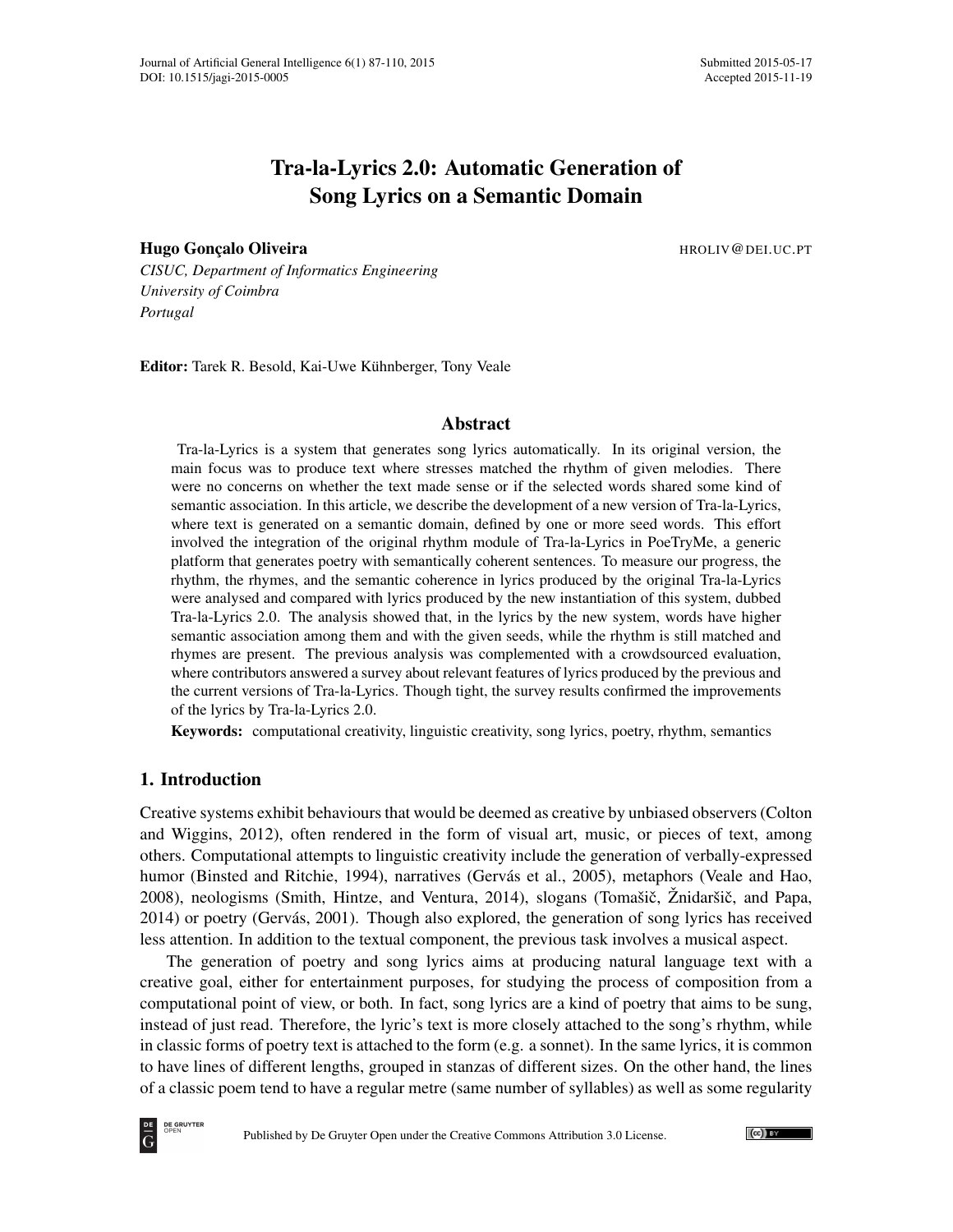in the occurrence of rhymes and lines per stanza. Of course, this does not account for alternative kinds of poetry with free verse, or with a shape.

Tra-la-Lyrics (Gonçalo Oliveira, Cardoso, and Pereira, 2007b,a) was developed to produce text based on a given rhythm, and was applied to the generation of song lyrics in Portuguese. Although when using only rhythmic constraints, the produced text frequently matches the rhythm, this is achieved without any considerations on semantics. On the other hand, PoeTryMe (Gonçalo Oliveira, 2012; Gonçalo Oliveira and Cardoso, 2015) is a generic platform for poetry generation that produces text without any explicit notion of rhythm, but where semantically coherent sentences are organised according to predefined poetry forms. PoeTryMe has a high level of customisation and its constituents can be adapted towards the creation of significantly different poetry generation systems.

In order to generate song lyrics with semantic considerations, we took advantage of the modular architecture of PoeTryMe and integrated the main component of the original Tra-la-Lyrics there. The reported work can be seen as an upgrade to PoeTryMe, which, in addition to previous features, can now assess the rhythm of generated text. However, since the new instantiation has the same specific goal as Tra-la-Lyrics – to generate lyrics with a given rhythm – and reuses its main component, it was baptised as Tra-la-Lyrics 2.0. The main difference is that lyrics are now produced on a semantic domain, drawn from a set of seed words.

To analyse the progress of Tra-la-Lyrics 2.0 towards its previous versions, we focused on three features – rhythm, rhymes and semantics – and compared their occurrence in lyrics by the new system and by two generation strategies of the original Tra-la-Lyrics. The main conclusions were that, although the rhythm matches are not as high as in the most simple strategy of Tra-la-Lyrics and rhymes are also less, both of these features are still clearly present. On the other hand, based on word association measures, we can say that Tra-la-Lyrics 2.0's text is more semantically associated to the initial seed words, which was one of our main goals. Moreover, though with tight differences, a crowdsourced survey confirmed the improvements of the lyrics produced by Tra-la-Lyrics 2.0, not only concerning semantics but, more surprisingly, also rhythm and sound.

This article starts by enumerating related work on computational approaches to the generation of poetry and song lyrics. After that, the original systems used, Tra-la-Lyrics and PoeTryMe, are described. Detailed information on the integration of the previous systems is then provided, together with illustrative examples of generated lyrics. Before concluding, a comparison of the rhythm, rhymes and semantic similarity in lyrics produced by different strategies of Tra-la-Lyrics is discussed, and followed by the results of a survey, answered by several contributors.

## 2. Related Work

The automatic generation of poetry became a research topic in the scope of artificial intelligence after earlier works of Gervás (2001) and Manurung (2003). In poetic text, features like metre, rhyme, alliteration and figurative language play an important role, which sets the main challenge on coping with different levels of language. Though, not all of them must be strictly addressed. For instance, syntactic or semantic rules may sometimes be relaxed to satisfy metre constraints. Since the first poetry generation systems, a variety of paradigms has been applied to this task, including case-based reasoning (Gervás, 2001), evolutionary algorithms (Manurung, 2003), constraint programming (Toivanen, Jarvisalo, and Toivonen, 2013), or multi-agent systems (Misztal ¨ and Indurkhya, 2014).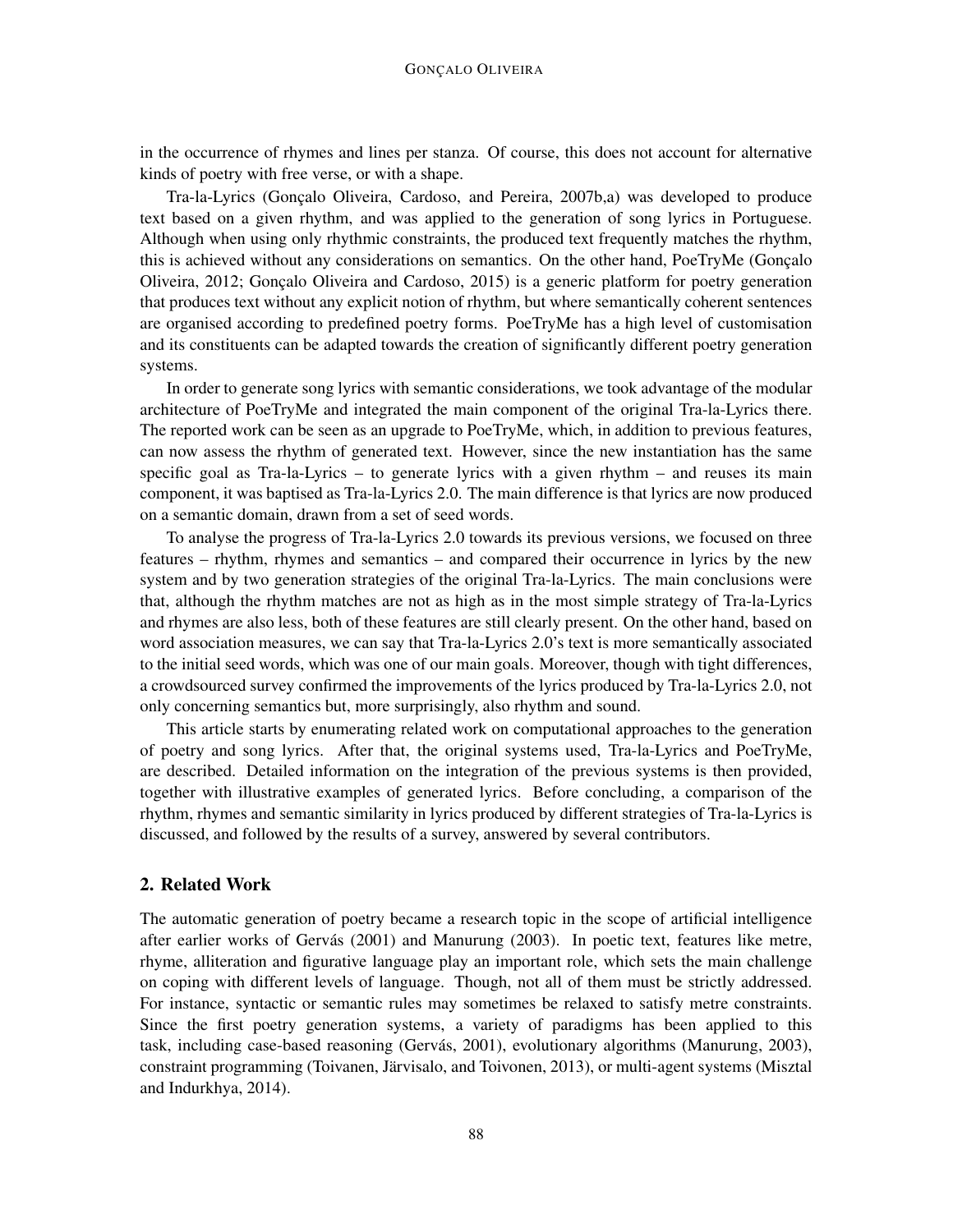#### TRA-LA-LYRICS 2.0

Although at different levels, most poetry generation systems use a template representation of the poems and their lines, typically acquired from human-created poems, where some fragments can be replaced, thus originating a broader variety of constructions. When semantic constraints are present, and they often are, the system tries to replace those parts by other semantically coherent text fragments, while satisfying the metre and other poetic features. In several systems, generation starts with a prose message (Gervás, 2001), a theme (Toivanen, Järvisalo, and Toivonen, 2013) or a set of seed words (Netzer et al., 2009), which constrain the poem search space and set the semantic domain. The choice of relevant words/expressions may be achieved either with the help of semantic knowledge bases (Agirrezabal et al., 2013), by exploring models of word associations extracted from corpora (Netzer et al., 2009; Toivanen, Järvisalo, and Toivonen, 2013), or both (Colton, Goodwin, and Veale, 2012). However, with few exceptions, the previous approaches ignore the rhythm of the lines, or deal with it in a simplified way. One of the few exceptions that consider semantics, syntax and rhythm in poetry is Chrismartin, Tobing, and Manurung (2015). In addition to the rhythmic constraints, they relied on syntactic predicates to generate meaningful poetry and exploited a semantic knowledge base to retrieve synonyms and increase the ability to paraphrase. However, the authors admit that considering so many features results in too much complexity and a long time for producing a poem.

After the first approaches to the automatic generation of poetry, some attention has been given to the automatic generation of song lyrics. Tra-la-Lyrics (Gonçalo Oliveira, Cardoso, and Pereira, 2007b,a) was presented as a system for generating text according to the rhythm of a melody. It tries to match the stress of the words with the strong beats of the melody and, although a rough meaning might sometimes emerge from the lyrics, none of the implemented generation strategies dealt with any kind of semantics. More on Tra-la-Lyrics is presented in section 3.1.

Besides rhythm and rhymes, and similarly to poetry generation approaches, other attempts to generate song lyrics considered also syntax, in the form of valid part-of-speech (POS) sequences, and semantics, by restricting the selection of words by some relatedness measure. Ramakrishnan A and Devi (2010) generate song lyrics in two steps: (i) drawing possible syllable patterns for the melody; (ii) with the help of a semantic knowledge base, generate meaningful sentences that match those patterns. Barbieri et al. (2012) learn a constraint model from a set of lyrics of the same author and then generate new lyrics in that author's style. Learned models account for rhythm, rhyme, syntax and semantic constraints.

Other systems do not generate song lyrics independently, but they can assist in the process of writing, as they suggest sentences that suit the metre, the rhythm and rhymes (Abe and Ito, 2012; Shen, 2013). There are also approaches for producing both melody and lyrics (Nakamura and Onisawa, 2009; Toivanen, Toivonen, and Valitutti, 2013). In those, the melody is composed only after producing syntactically-correct lyrics that may also satisfy additional constraints.

## 3. Background Systems

This section briefly describes the two systems combined in this work: Tra-la-Lyrics, which generates text based on rhythm; and PoeTryMe, a versatile platform for the generation of poetry from a set of seeds and a semantic network.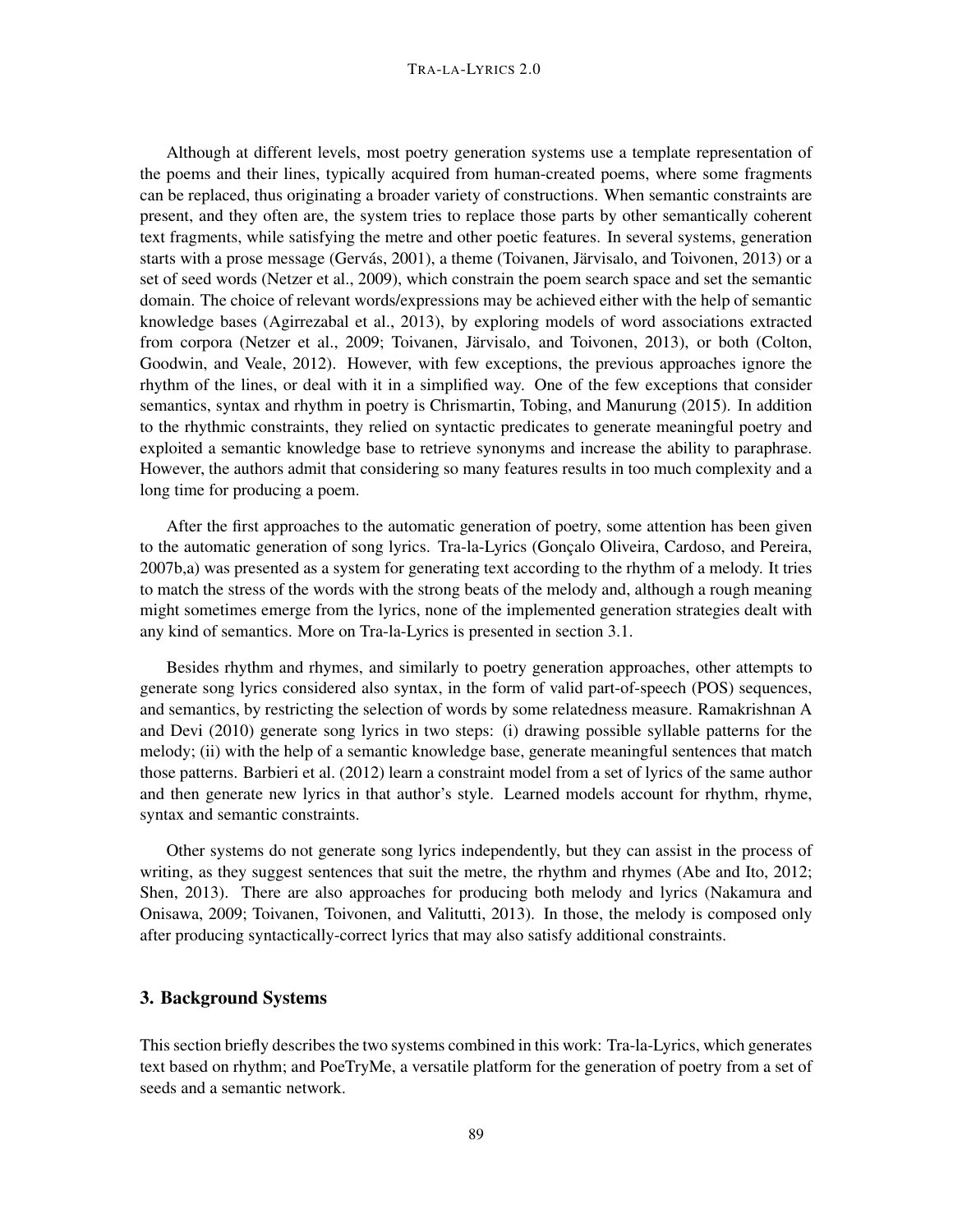

Figure 1: Tra-la-Lyrics architecture (big picture)

### 3.1 Tra-la-Lyrics

Tra-la-Lyrics generates text automatically, based on a given rhythm, and was originally applied to the generation of song lyrics in Portuguese (Goncalo Oliveira, Cardoso, and Pereira, 2007b,a). Generation is always constrained by the rhythm of a given melody and can be additionally constrained by other features, according to the selected generation strategy. Strategies interact with a relational database, with words and both their rhythm (e.g. syllable division, stress, termination) and morphological features (e.g. POS, number, gender), which is the source of the contents for the generated lyrics.

A shallow view of Tra-la-Lyrics' architecture is displayed in figure 1. The first step towards generation is the analysis of a given melody and its representation as a sequence of beats of different strength levels, which is performed by the Melody Analyser module. Those sequences follow a dot system that sets the metrical accents of each beat inside a metre, and thus the strengths of each note, according to their position (see Lerdahl and Jackendoff (1983)). This process is illustrated in figure 2, for the 4/4 and 3/4 metres. There, each top number represents a crotchet that is divided into four beats (sixteenth). The strength level starts in 0 (the strongest) and grows as the number of dots decreases. Based on the dot representation, the Melody Analyser considers that all beats with a number of dots higher than half the difference between the sum of the highest number and the lowest to be strong, while the others are weak. For example, in the 4/4 metre, strong beats are those with four and three  $(4 > \frac{4+1}{2})$  $\frac{+1}{2}$ , 3 >  $\frac{4+1}{2}$  $\frac{+1}{2}$ ) dots, namely the first and the third crotchets. In a 3/4 metre, only the beat with three dots, the first, is considered to be strong  $(3 > \frac{3+1}{2})$  $\frac{+1}{2}$ ).

After analysing the melody, the separation between the rhythm and the strategy constraints is clear, as there are two core modules: the Metrics module sequentially reads the next beat pattern, sets rhythm constraints accordingly, and passes them to the Vocabulary module, which may add strategy specific constraints. Those, represented in a SQL query to the word database, will define the configuration of the next word to add to the lyrics. Since it is sometimes impossible to satisfy all the constraints, when there are no matching words, some constraints may be dropped or relaxed according to predefined priorities.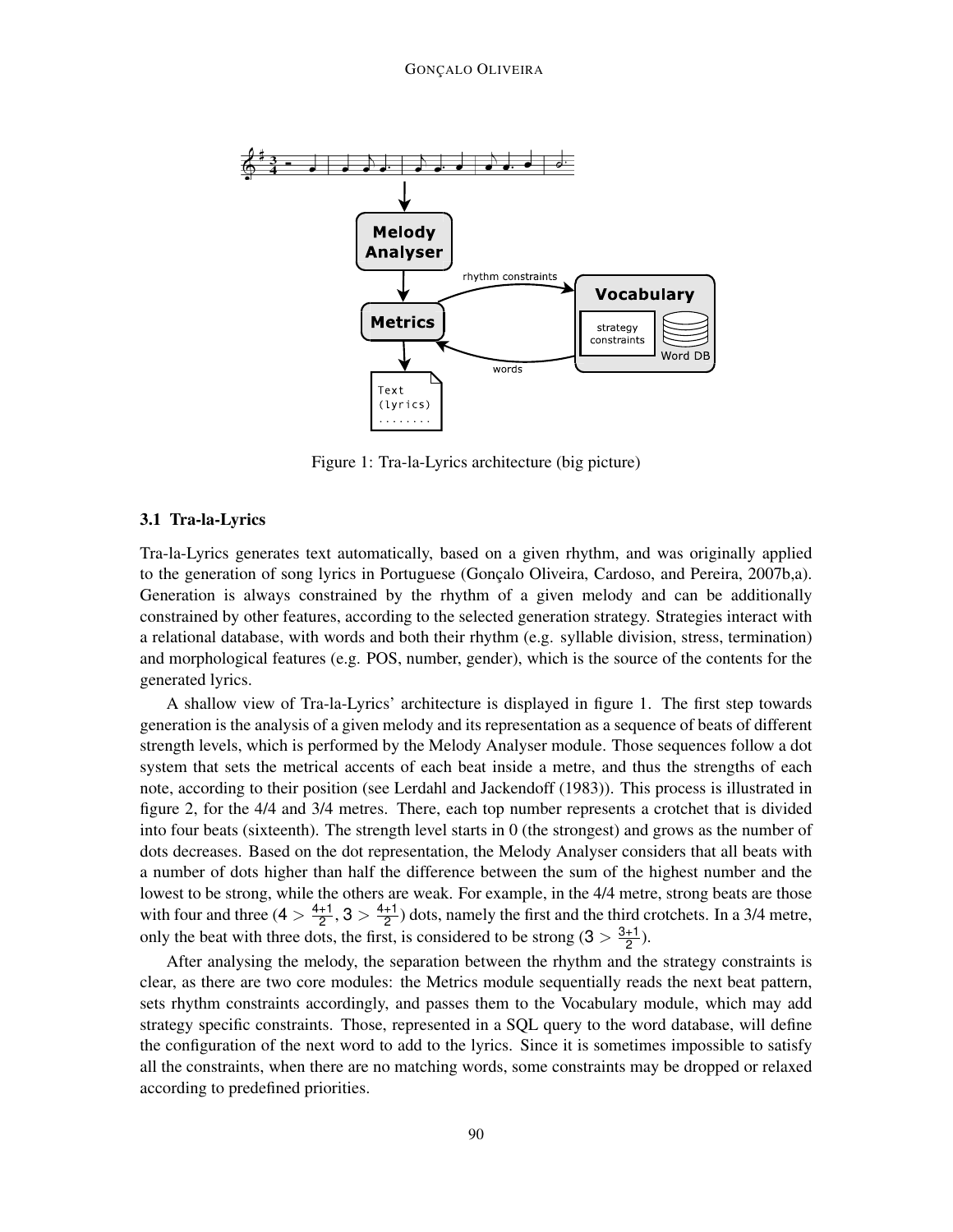|                                       | - 3                               |                                                                                 |                                               | $\mathbf{z}$ |  |
|---------------------------------------|-----------------------------------|---------------------------------------------------------------------------------|-----------------------------------------------|--------------|--|
| n=4 + + + + + + + + + + + + + + + + + |                                   |                                                                                 | n=3 + + + + + + + + + + + + +                 |              |  |
| n=3                                   |                                   |                                                                                 | $n=2$                                         |              |  |
| n=2 .                                 |                                   | the contract of the contract of the contract of the contract of the contract of | $n=1$ $\cdot$ $\cdot$ $\cdot$ $\cdot$ $\cdot$ |              |  |
| n=1 .                                 | <b>Contract Contract Contract</b> |                                                                                 | $n=0$ .                                       |              |  |
| $n=0$ .                               |                                   |                                                                                 |                                               |              |  |

Figure 2: Dot system in 4/4 and 3/4 metres.

The main goal is, nevertheless, that there is a syllable per note. The key for suiting the rhythm is to match stressed syllables with the identified strong beats of the melody. To support the previous intuition, a study was made with 42 Portuguese traditional songs. Based on the dot system, it was confirmed that the majority of the syllables in strong beats were stressed, while in the other beats there were mostly unstressed syllables (see Gonçalo Oliveira (2007)). For instance, for the 4/4 metre, 80% of the syllables in the first beat were stressed and 58% of the stressed syllables occurred in the first or third crotchet (strength levels 0 and 1). As for the 3/4 metre, about 87% of the syllables in the first beat were stressed, and these were 57% of all the stressed syllables.

Although several generation strategies were developed, due to the lack of lexical-semantic resources for Portuguese at the time, none of the strategies had in mind the generation of meaningful text, and therefore there were no semantic constraints. In addition to the rhythm constraints, the most simple strategy, Rhythm+Rhymes ( $R&R$ ), tries to have rhymes in the end of predefined parts of the melody. In another strategy, Generative Grammar (GG), the Vocabulary module adds morphological constraints, so that the selection of words follows the rules of a generative grammar (see Gonçalo Oliveira, Cardoso, and Pereira (2007a) for additional details). This may involve backtracking during the generation. Moreover, if a set of seed words is used, the GG strategy will give priority to the selection words with the same dictionary form (lemma, as in *song* and *songs*) as one of the seeds, as long as they match all the other constraints. Given the importance of repetition in song lyrics, both R&R and GG have also a repetition parameter, which may be tuned to increase the number of repeated words.

#### 3.2 PoeTryMe

PoeTryMe (Goncalo Oliveira, 2012; Goncalo Oliveira and Cardoso, 2015) is a generic platform for poetry generation with a flexible architecture. So far, it has been used to produce poetry in Portuguese and Spanish (Gonçalo Oliveira et al., 2014), given a set of seed words and different poem structures, including those extracted from song lyrics (Goncalo Oliveira and Cardoso, 2014). Yet, this was done without any deeper notion of rhythm than the organization of lines of specific lengths into stanzas. On the other hand, generated sentences are semantically coherent and use words related to the seeds.

PoeTryMe relies on a modular architecture (see figure 3), which enables the independent development of each module and provides a high level of customisation, depending on the purposes of the user/developer. Different instantiations of PoeTryMe, using alternative implementations of its constituents (e.g. poem structure, transmitted sentiment, semantic network, sentence templates, generation strategy) may thus lead to significantly different poetry generation systems.

The core modules in PoeTryMe's architecture are the Sentence Generator and the Generation Strategy. The latter parses a poem structure, reads a set of seed words and gets sentences from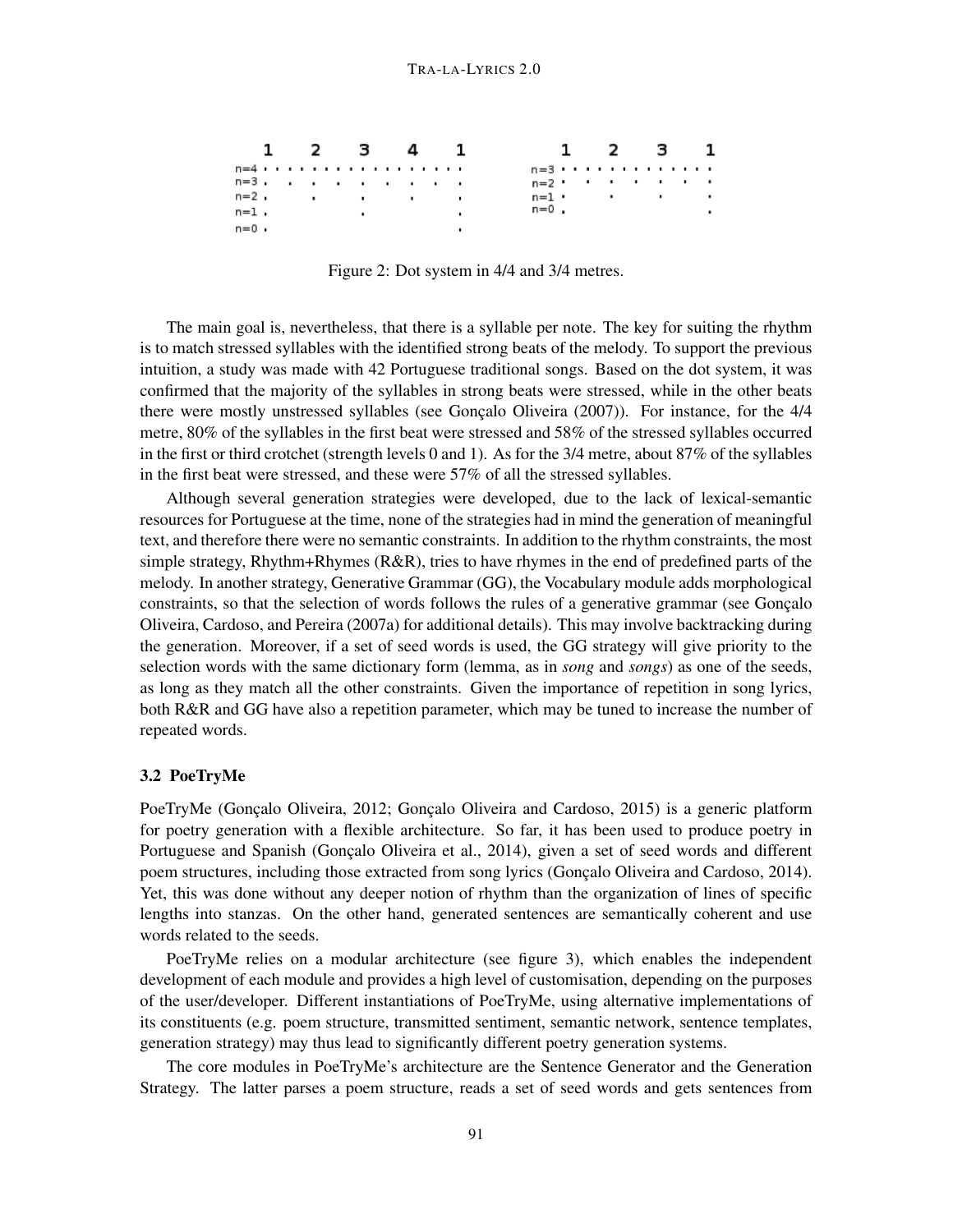

Figure 3: PoeTryMe's architecture

the former. The Sentence Generator produces semantically coherent natural language sentences based on a semantic network and a grammar with line templates. Each template indicates a semantic relation and is filled with a pair of related words, selected from a subgraph of the network, constrained by the seeds. Additional modules, not explored in this work, provide a context to explain the selected lines and words, or constrain generation to words that transmit a predefined sentiment (either positive or negative).

Another feature, not clear in the architecture diagram, is the option of expanding the set of seed words with others that, according to the structure of the semantic network, are relevant. This is performed by applying the Personalized PageRank (Agirre and Soroa, 2009) algorithm to the semantic network, using the given seeds as context (see Gonçalo Oliveira and Cardoso (2014) for additional details).

The Generation Strategy can be reimplemented according to different approaches for exploiting the Sentence Generator and organising retrieved sentences. Although different strategies have been tested, Generate  $\&$  Test (G $\&$ T) is conceptually the most simple and the most explored one. Briefly, for each line in the poem structure, it generates *m* sentences and selects the best according to a fitness function that considers the target length of the line and, possibly, other features, such as the occurrence of rhymes or alliteration. To increase the probability of rhymes, *m* is increased according to the order of the line in the stanza. So, for line *i*,  $m_i = m + i.m.\sigma$  sentences are generated, where  $\sigma$  is a predefined parameter.

## 4. Tra-la-Lyrics 2.0: integrating rhythm in PoeTryMe

Tra-la-Lyrics 2.0 results from the integration of the rhythm component of the original Tra-la-Lyrics in PoeTryMe, thus enabling the implementation of a generation strategy where rhythm is considered. This section describes the integration effort, complemented with illustrative examples of song lyrics generated by the new system.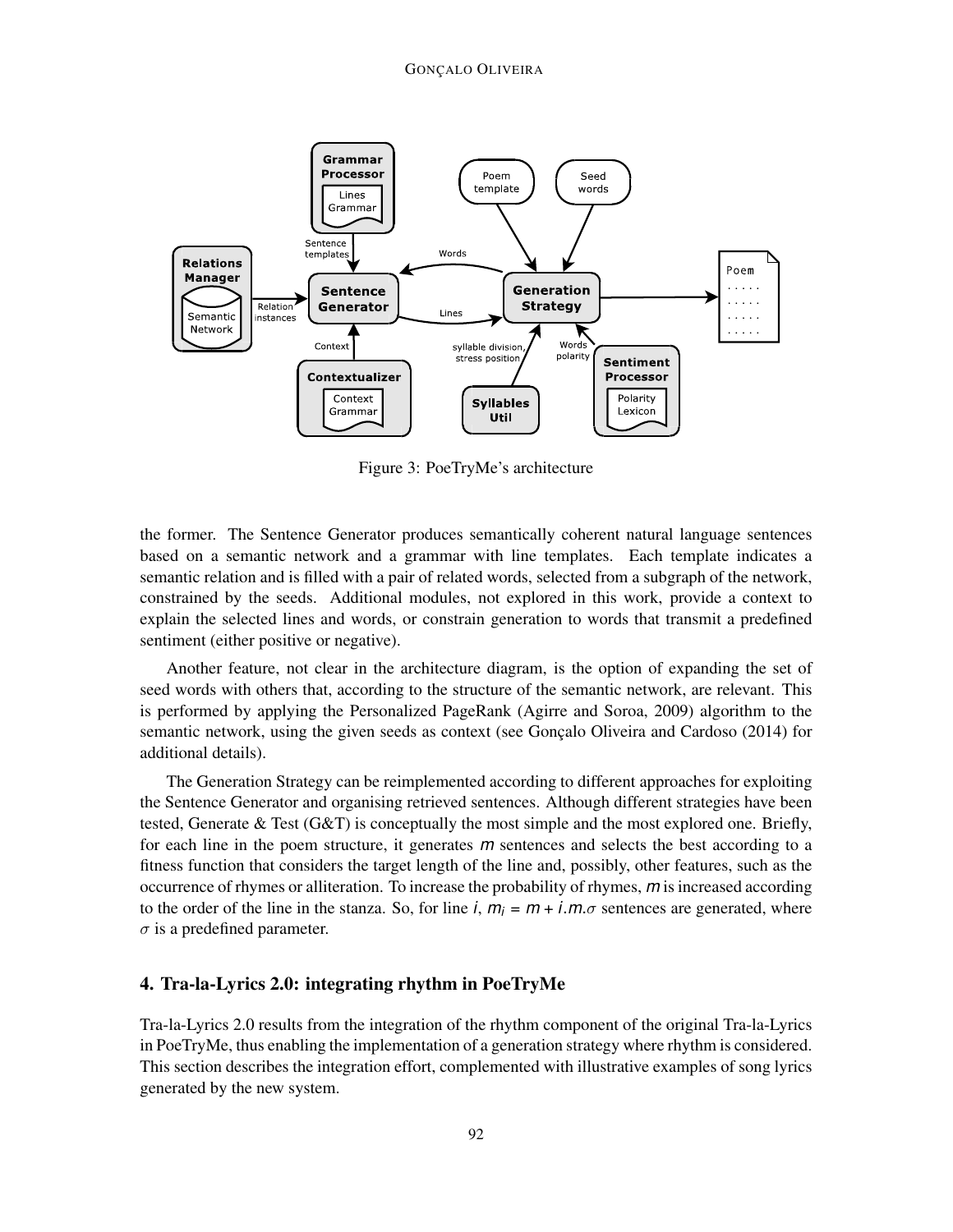#### 4.1 Development

The implementation of Tra-la-Lyrics 2.0 involved two parts:

- 1. Changes in the PoeTryMe architecture, in order to accept a melody as input, instead of a simple poem structure with just stanzas, lines and their lengths;
- 2. Development of a new generation strategy where the rhythm is considered together with previously considered features.

Both parts relied on the integration of the Melody Analyser module, from Tra-la-Lyrics, in PoeTryMe. Among other features, this enabled us to use the ABC music notation<sup>1</sup> for representing melodies. This notation, used by Tra-la-Lyrics, enables the system to read and write both music and lyrics in ASCII format.

The ABC file provided as input is converted into an internal representation of a stanza with a set of line templates, extended to include the metre type and the sequence of notes, which is later used to identify the sequence of strong and weak beats. Each line template corresponds to a meaningful part of the music. Similarly to the original Tra-la-Lyrics, the division of the music into parts has to be provided by the user, who may select different divisions. In this case, we always opted to split the music into parts that match the sentences of the original lyrics. The end of each part works as a mark for rhymes.

As mentioned earlier, the creation of new generation strategies is straightforward in PoeTryMe. It is a matter of defining the criteria for exploiting the Sentence Generator, including how seed words are manipulated and how generated lines are assessed, selected and organised. To perform generation in Tra-la-Lyrics 2.0, an extension of the original G&T strategy of PoeTryMe was developed with some additional features, to be considered when assessing the suitability of the generated lines. Besides matching the length of the line and the occurrence of rhymes (equation 1), the score function of the implemented strategy (equation 2) also considers the number of unstressed syllables in strong beats, stressed syllables in weak beats and words interrupted by pauses in the melody. Each of the previous features has a customiseable weight. Moreover, though they are actually penalties, all the parameter scores are summed to the global score, except for the occurrence of rhymes, which works as a bonus. For historical reasons, in PoeTryMe, the lower the score, the fitter the line is for the target line. Another difference is the way rhymes are considered: instead of restricting it to lines in the same stanza, now there is a three line window between the first and the second line with the same termination. Having three or more lines in the middle of a rhyme would not produce the desired effect.

*score*(*sentence*, *target*, *stanza*) =

|#*syllables*(*target*) − #*syllables*(*sentence*)|

− α ∗ *hasRhyme*(*sentence*)

+ β ∗ *lastWordEndsAnother*(*sentence*, *stanza*)

(1)

<sup>1.</sup> Check http://abcplus.sourceforge.net/ for more information on the ACB Plus Project.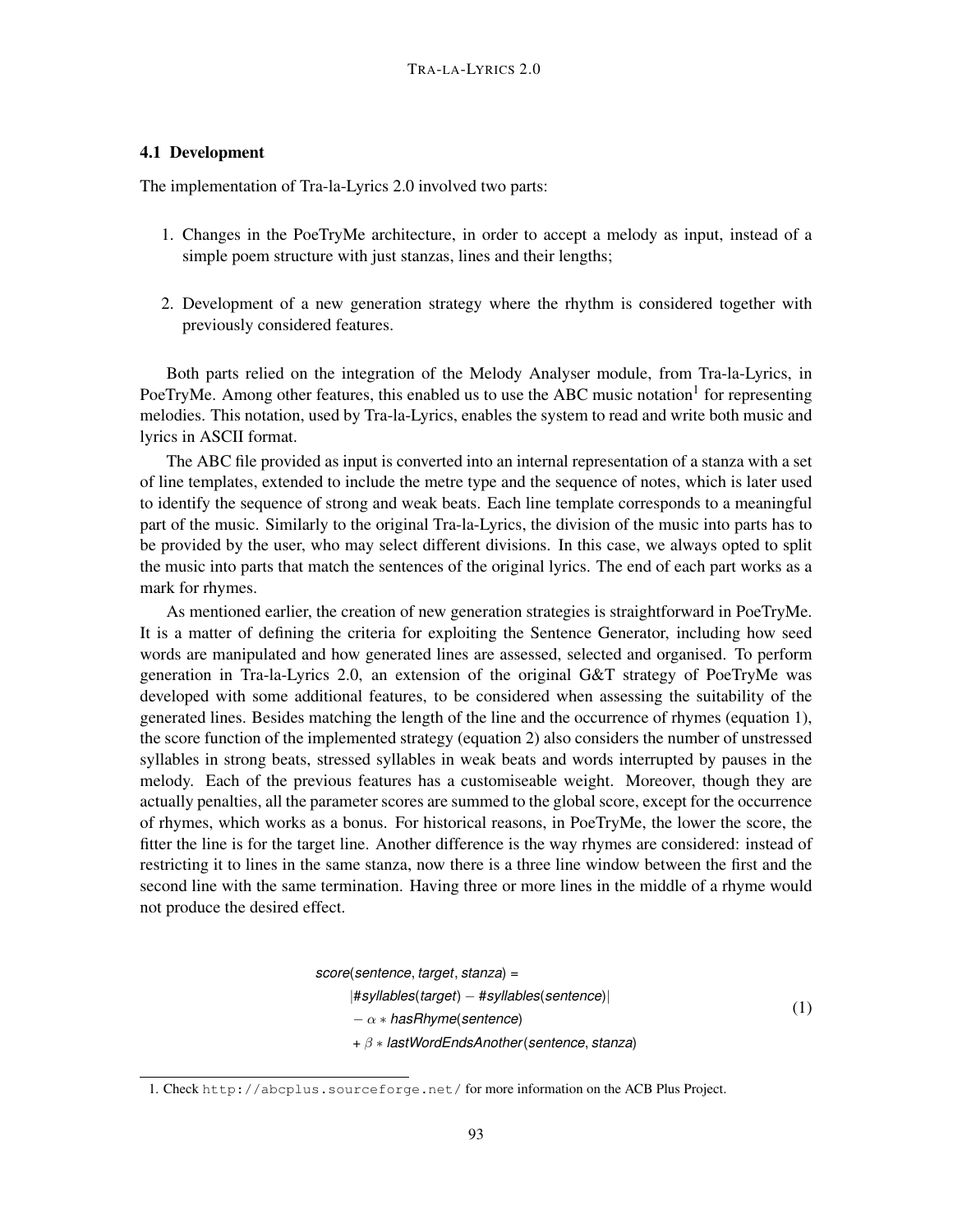*score*(*sentence*, *melody*) =

α ∗ |#*syllables*(*target*) − #*syllables*(*sentence*)|

$$
- \beta * hasR hyperbolic.\\
$$

+ γ ∗ *lastWordEndsAnother*(*sentence*, *melody*)

+ δ ∗ #*unstressedInStrongBeats*(*sentence*, *melody*)

(2)

+ ∗ #*stressedInWeakBeats*(*sentence*, *melody*)

+ ζ ∗ #*interruptionsByPause*(*sentence*, *melody*)

#### 4.2 Generated Lyrics

The results of Tra-la-Lyrics 2.0 are illustrated with some generated lyrics, together with a rough English translation, for those who do not speak Portuguese. Since music and lyrics are in the ABC notation, it is straightforward to generate a PostScript or PDF score, with a tool like *abcm2ps*<sup>2</sup> . As in the original instantiation of PoeTryMe, in all presented examples, CARTÃO (Gonçalo Oliveira et al., 2011) was used as the semantic network<sup>3</sup>. We empirically set the parameter  $\sigma = 0.75$ , and the fitness function parameters:  $\alpha = 3$ ,  $\beta = 2$ ,  $\gamma = 1$ ,  $\delta = 1$ ,  $\epsilon = 0.1$ ,  $\zeta = 1$ . We admit that they might need some tuning in the future.

In all the presented examples, only one seed word was given, and two other were added based on their relevance, after running the Personalized PageRank in CARTAO. For instance, for the seed ˜ *amor* (love), *sentimentos* (feelings) and *cupido* (cupid) were added, for *investigar* (to investigate), the relevant words were *pesquisar* (to research) and *indagar* (to inquire), and for *musica ´* (music), *instrumentos* (instruments) and *danças* (dances).

Figure 4 displays generated lyrics for the Portuguese traditional song *Alecrim*, which has a 4/4 metre, using the seed *amor*. There is one rhyme ( $m\tilde{a}o$ , *aptidao*) and the rhythm matches the melody closely, as few unstressed syllables are in strong beats. The latter include the stress of *cupid´ıneos*, and *filotímias*. The sum of the scores of all the lines is 1.9. Regarding the semantics, each line uses one of the words in the extended set of seeds and a semantically-related word in a semanticallycoherent sentence. For instance, the word *filotimias* (translated to philotimy), which means love for the honours, is used twice to specify the kind of love.

Figure 5 shows lyrics generated for Johnny Cash's song *Ring of Fire*, using the seed *investigar*. Similarly to *Alecrim*, this song has a binary division, this time 2/4. The rhythm of the displayed lyrics does not match the melody as closely as in the previous example. There are unstressed syllables in strong beats, such as *pesquisar* or *inquirir*, there is no note for the last syllable of the last word (*ponderar*), and the first word (*sondar*) is interrupted by a pause. This results in a score of 4.2, which is not worse because there are many rhymes. It happens because the seed word, *investigar*, a verb in the infinitive, ends in *-ar*, and there are many other Portuguese verbs with this termination. In this case, the lyrics can be seen as a word play with those verbs, all possible synonyms of *investigar*.

Figure 6 displays lyrics for Bob Dylan's song *Times They Are a Changin'*, using the seed *musica ´* . This song has a 3/4 metre, which means that, according to the dot system, only the first beat of each metre is strong. Once again, though just a minority, there are words that do not match the rhythm,

<sup>2.</sup> Check http://moinejf.free.fr/ for the *abcm2ps* command-line tool.

<sup>3.</sup> CARTAO is a lexical-semantic knowledge base, composed by relational triples of the kind ˜ *(word 1 predicate word 2)*, all extracted from three Portuguese dictionaries.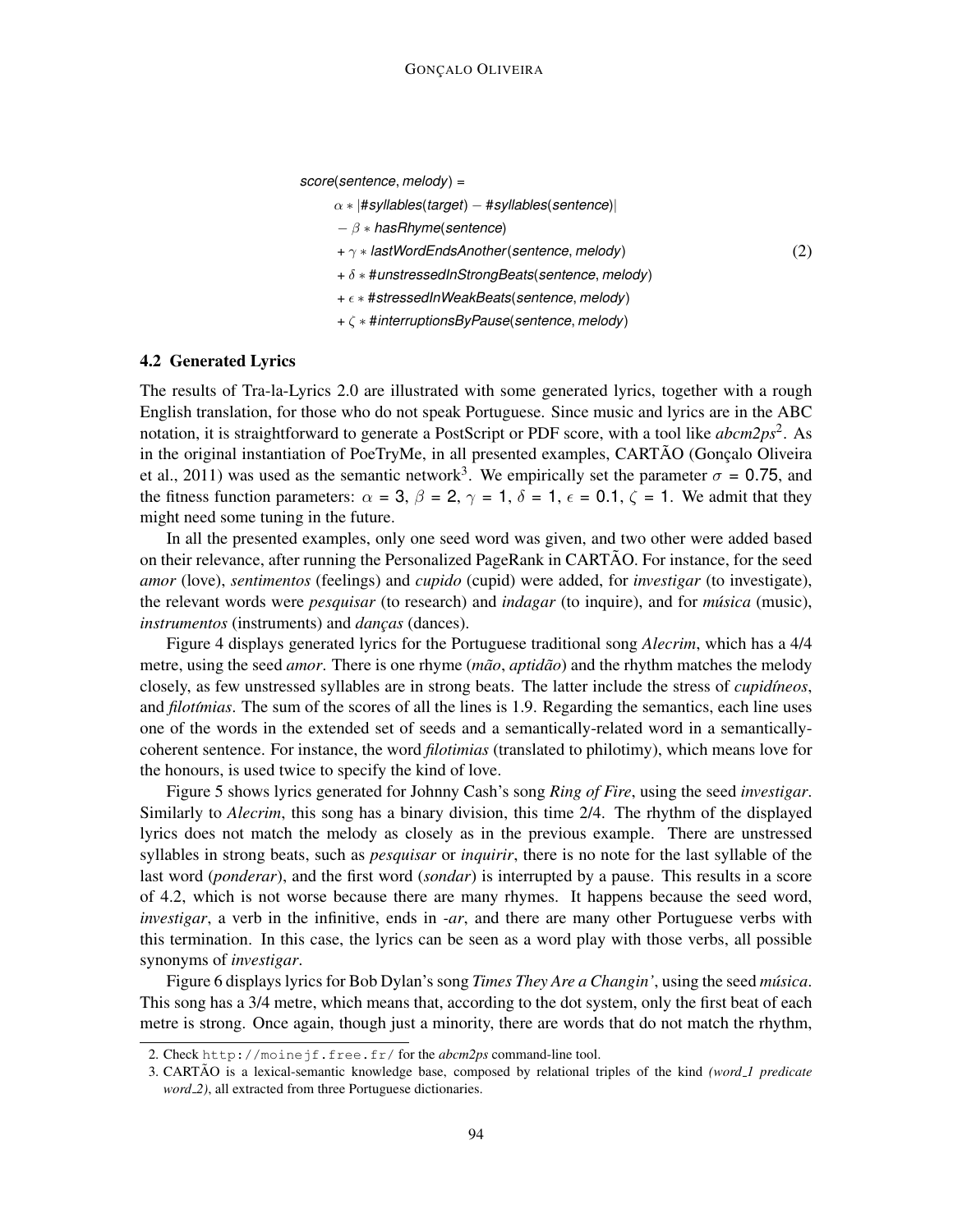



Figure 4: Score of *Alecrim* with lyrics by Tra-la-Lyrics 2.0, using the seed *amor*.

including *reparte*, *para*, *pipocas* or *perdendo*. There are also two rhymes (*menor*/*justador* and *refrão*/*transmissão*), which leads to an overall score of 3.5. On the semantics, despite the presence of words strongly-associated to music (e.g. *refrão* or *danças*), there are several less clear and indirect connections. For instance, *libertista* and *justador* are kinds of person, which is a hypernym of musician. The last line has a more distant connection, produced due to the ambiguity of the Portuguese word *papa*, which might mean *pope* or *thick food*. The pope meaning is related to gregorian music, but the used word, *xarém*, is actually a kind of Portuguese food. While this kind of ambiguities can lead to odd connections, sometimes they add a new dimension to the text, close to the (unintentional) use of figurative language.

# 5. Validation of the Results

The section reports on three experiments towards the validation of Tra-la-Lyrics 2.0. To analyse the main differences and confirm if there were improvements, we compared lyrics by Tra-la-Lyrics 2.0 with those by with the original Tra-la-Lyrics, under similar conditions. More precisely, lyrics were generated with the most simple, R&R, and the GG strategies of Tra-la-Lyrics, both with 35% on the word repetition parameter, and with source words from a large coverage morphological lexicon of Portuguese.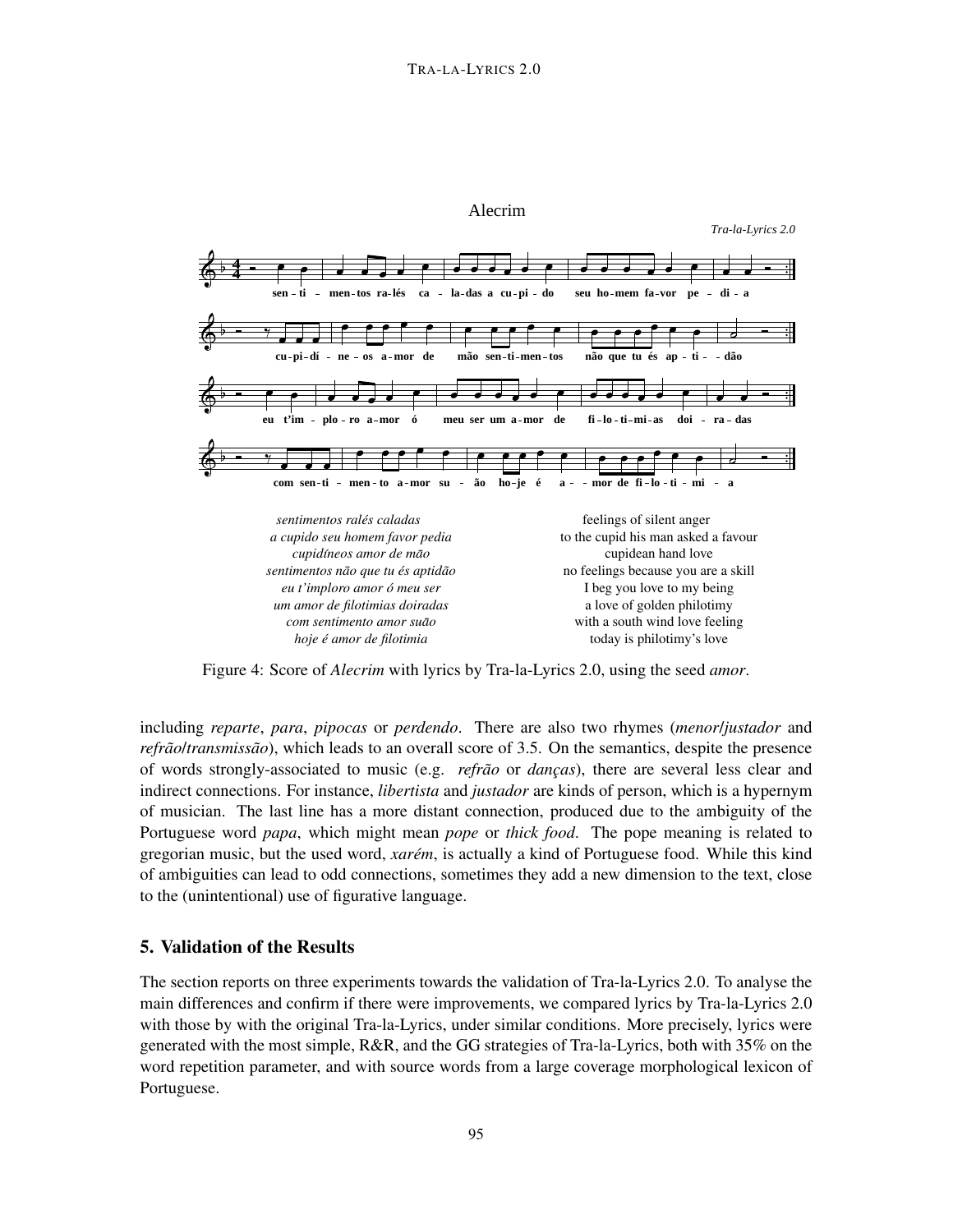

Ring of Fire

Figure 5: Score of *Ring of Fire* with lyrics by Tra-la-Lyrics 2.0, using the seed *investigar*.

All the experiments used the same datasets for comparison, here described before the experiments, right after this paragraph. Each experiment is focused on one of three features, which we believe to be key in song lyrics, namely: (i) rhythm; (ii) rhymes; and (iii) semantics. We try to show that, although there are less rhythm matches than in the simplest strategy, this loss is not extreme, especially if we consider that the text now follows a grammatical structure and uses words associated to the given seeds, in semantically-coherent sentences.

### 5.1 Generated Datasets

We used each selected generation strategy to produce a set of lyrics for the same songs and using the same seeds. The same dataset was used for all the performed experiments. Since it is impossible to compare the results in every possible scenario, we tried to cover different melodies, of different metres, as well as different seed words. More precisely, for each combination of a strategy, a melody and a Portuguese seed word (when applicable), five lyrics were generated. As mentioned earlier, the strategies were the following three:

- Tra-la-Lyrics Rhythm & Rhymes (R&R)
- Tra-la-Lyrics Generative Grammar (GG)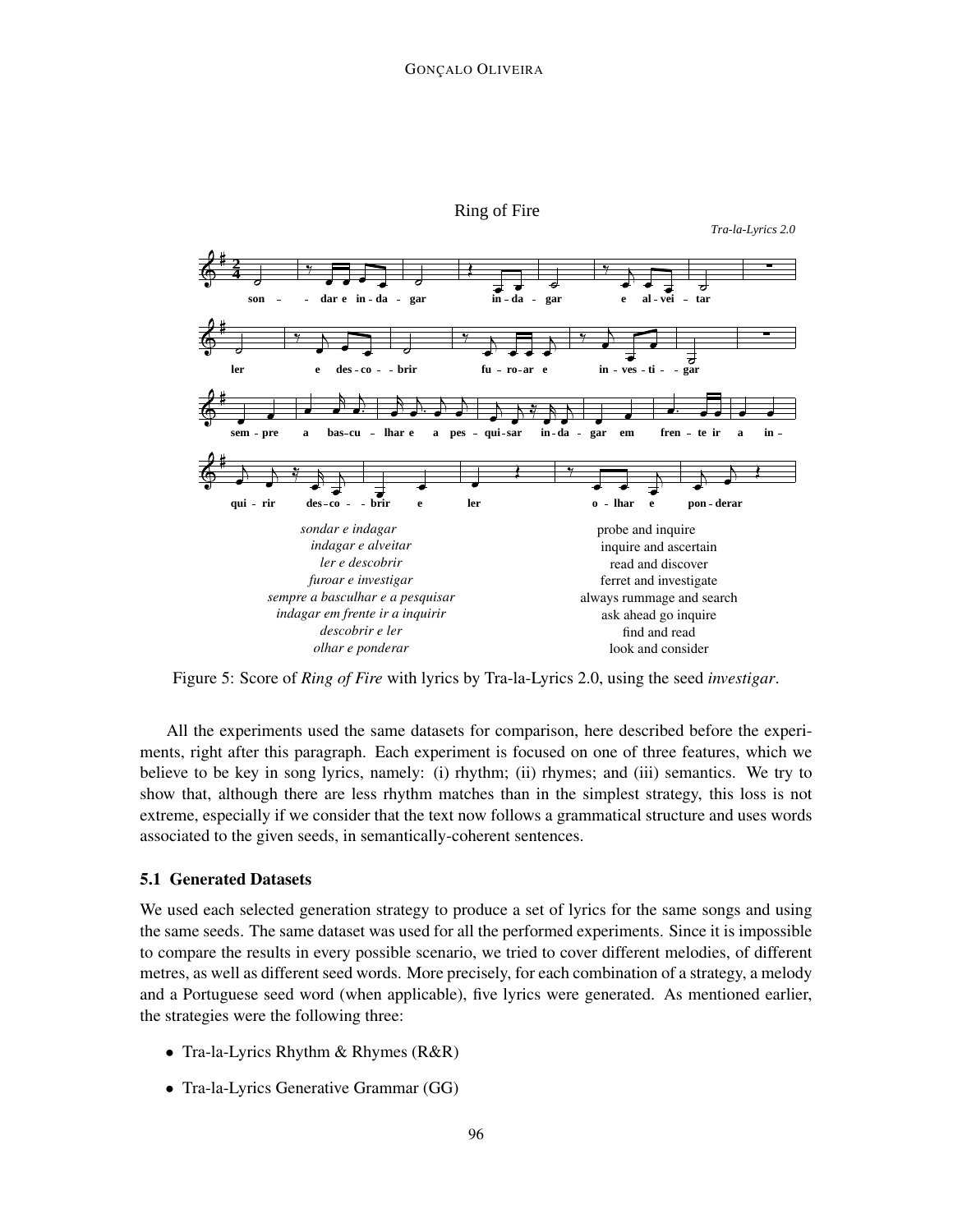

Figure 6: Score of *Times They Are a Changin'* with lyrics by Tra-la-Lyrics 2.0, using the seed  $música$ 

• Tra-la-Lyrics 2.0

The selected seeds included one of the most common subjects in poetry (love) plus five seed words related to the topic of this work, more precisely, the following five nouns and one verb:

- *amor* (love)
- *poesia* (poetry)
- *música* (music)
- *cantiga* (song)
- *ciência* (science)
- *investigar* (to research)

Since R&R does not accept a seed word, the dataset for that strategy is six times smaller. The melodies used in these experiments cover two of the most common metre types, namely those with a binary division (2/4 and 4/4) and those with a ternary division (3/4). Two of those melodies were used during the development of the original Tra-la-Lyrics, namely:

- *Alecrim* (4/4), Portuguese traditional song
- *Um Barquinho* (3/4), Portuguese traditional song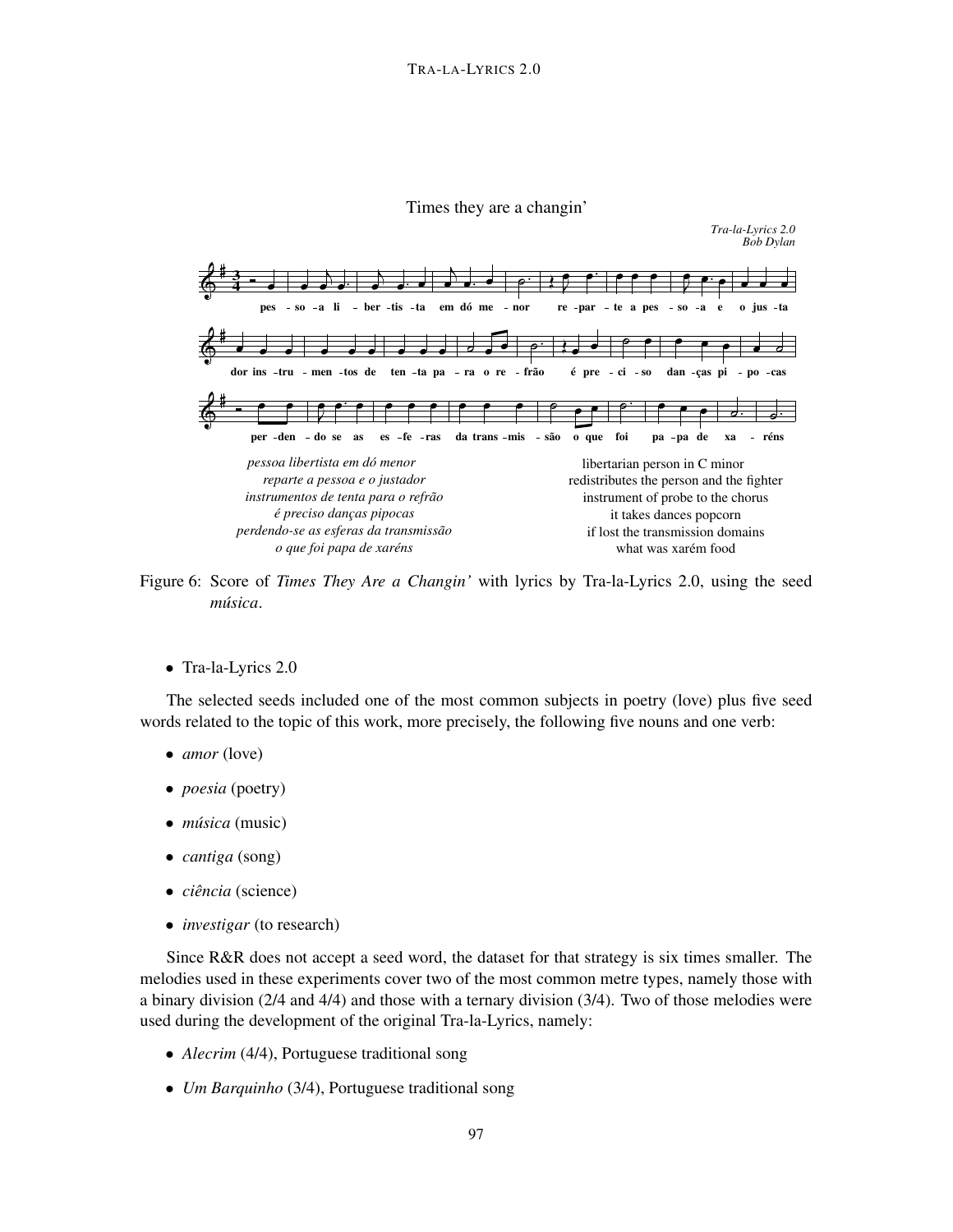Four additional melodies of well-known pop-rock songs, with original lyrics in English, were also used:

- *Bad Moon Rising* (4/4), by Creedence Clearwater Revival
- *Ring of Fire* (2/4), by Johnny Cash
- *House of the Rising Sun* (3/4), performed by The Animals (among others)
- *Times they are a Changin'* (3/4), by Bob Dylan

The complete dataset included 390 song lyrics, 30 generated with R&R, 180 by the GG strategy, and 180 by Tra-la-Lyrics 2.0.

#### 5.2 Rhythm validation

As confirmed in a study made in the scope of Tra-la-Lyrics (Gonçalo Oliveira, 2007), song lyrics have roughly a syllable matching each note of the melody. Moreover, there is a strong correlation between the stresses in the text and the strong beats of the melody. More precisely, the majority of notes in strong beats match stressed syllables, while unstressed syllables match weaker beats. Therefore, to validate the rhythm of the generated lyrics, we used a tool to analyse the distribution of stressed and unstressed syllables, according to the metre type – the higher the number of stressed syllables matching strong beats and the number of unstressed syllables in weak beats, the closer the rhythm is matched. The tool used for this purpose was originally developed for the validation of Tra-la-Lyrics and relies on the dot system (see section 3.1) to identify the strength of each note. For syllable division, termination extraction and stress identification, it uses the same module as Tra-la-Lyrics and as the Portuguese version of PoeTryMe.

Figures 7 and 8 show the distribution of stressed and unstressed syllables in the beats of the binary and ternary metres, respectively in the lyrics by the R&R and the GG strategies. There is a pair of bars for each note strength level, which can go from 0 (strongest) to 3 (weakest). In the 4/4 metre, level-0 and level-1 beats are considered strong, while in the 3/4, only the level-0 are. The charts show that, with both R&R and GG, more than 80% of the syllables in a 0-level beat of a binary metre are stressed. This number is 78% or higher for 3/4. On the weakest levels, stressed syllables are scarce, which satisfies the main goal of Tra-la-Lyrics.

Figure 9 shows the same numbers, but for Tra-la-Lyrics 2.0. Although there are 9-14% more unstressed syllables in strong beats, and more stressed syllables in weak beats, the trend is still clearly to have more stresses in strong beats ( $\approx$ 70% for 4/4 and  $\approx$ 79% for 3/4). Therefore, we can say that, although not as closely as for the other strategies, the rhythm is still matched.

#### 5.3 Rhymes

Though not mandatory, rhymes are a common feature in poetry and music. They are relevant for setting the rhythm of the text and are often attached to the poetic form. However, more than a mere matching of stresses, rhymes also involve the repetition of the same sound, typically in the end of two lines close to each other. Therefore, they are assessed as a specific feature. We consider that there is a rhyme every time two lines, in a window of four or less, have the same termination. Although there are different kinds of rhyme, only the most consensual type for Portuguese was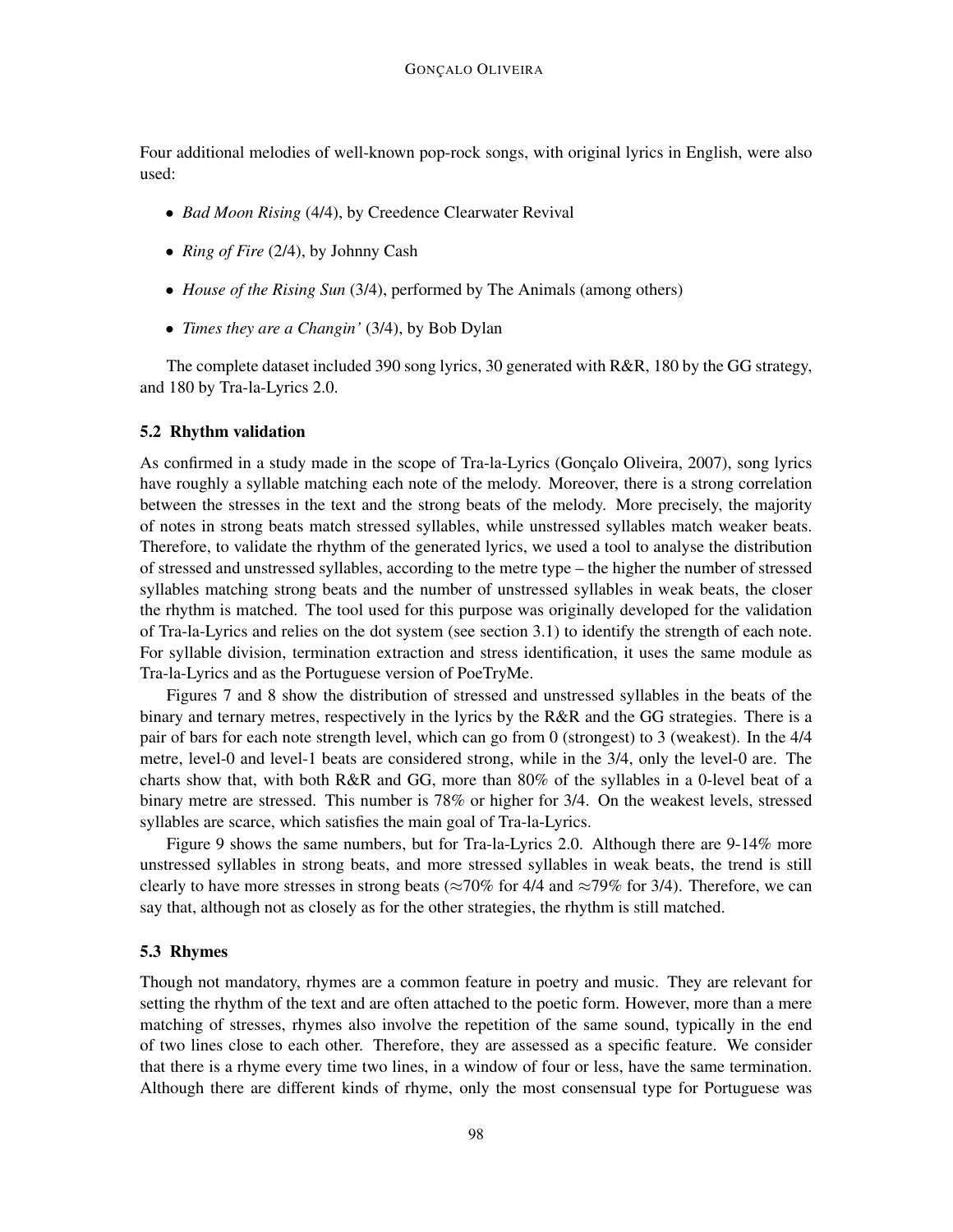

Figure 7: Matches between syllable types and beat strength level according to metre type with the R&R strategy.



Figure 8: Matches between syllable types and beat strength level according to metre type with the Generative Grammar strategy.

targeted: the last words of the rhyming lines must have the same stressed vowel and the same sound from that place to the end of the word, often obtained by the same sequence of letters.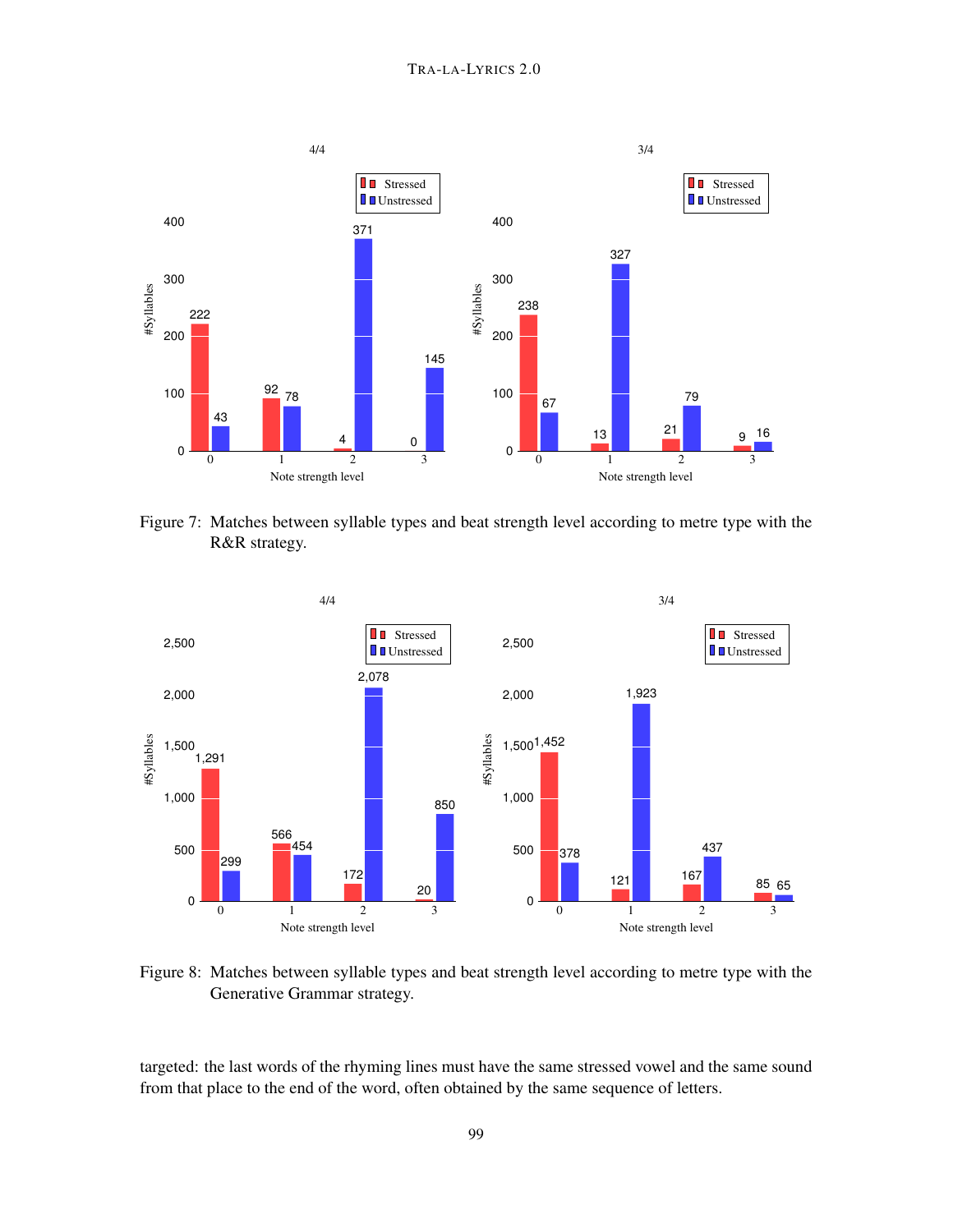

Figure 9: Matches between syllable types and beat strength level according to metre type with PoeTryMe.

Given the role that rhymes play, we compared the ratio of rhyming lines in the lyrics generated by each of the three strategies. The results are displayed in table 1, first according to the melody, and then to the used seed word. Although rhymes are more frequent with the R&R strategy (60- 72% of the lines), Tra-la-Lyrics 2.0 generated, on average, more rhymes than the GG strategy. But the presence of rhymes is more consistent in the latter, while in Tra-la-Lyrics 2.0 they are more dependent on the seed. For instance, with the word *investigar* (and possibly any other verb ending with *-ar* that has synonyms), rhymes are much more common and occur in about 88% of the lines. An example of this situation was displayed in figure 5. Using the same strategy and the seed *musica ´* , only 17% of the lines rhyme. This is the only seed that leads to less rhymes than the GG strategy. No other conclusions can be taken about melodies or seed words that lead to more or less rhymes.

| #Lines | R&R  | GG   | 2.0  |
|--------|------|------|------|
|        | 0.60 | 0.21 | 0.51 |
|        | 0.63 | 0.21 | 0.30 |
| 8      | 0.65 | 0.34 | 0.43 |
| 5      | 0.72 | 0.38 | 0.31 |
|        | 0.70 | 0.11 | 0.28 |
| 6      | 0.60 | 0.31 | 0.52 |
|        |      |      |      |

| Seed       | GG   | 2.0  |
|------------|------|------|
| amor       | 0.26 | 0.37 |
| música     | 0.31 | 0.17 |
| cantiga    | 0.25 | 0.31 |
| poesia     | 0.24 | 0.34 |
| ciência    | 0.28 | 0.37 |
| investigar | 0.25 | 0.88 |

Table 1: Ratio between number of lines and rhymes in the lyrics generated with the different strategies, for each melody and for each seed word.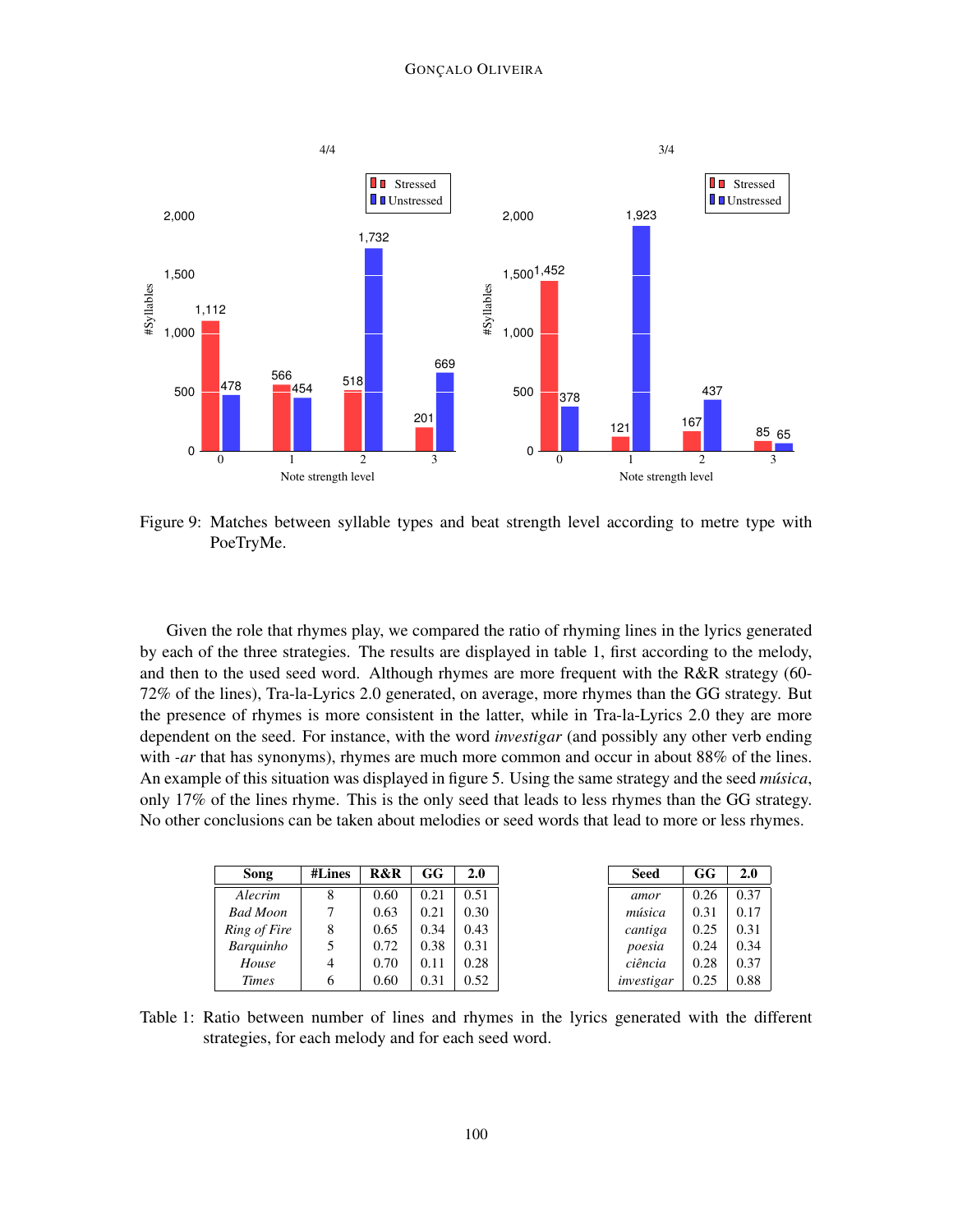## 5.4 Semantics

Of the three selected features, semantics is the most difficult to evaluate, and also the most subjective. Poetry typically exploits linguistic features such as metaphors or figurative language, and not always transmits a well-defined message, either on purpose or not. Moreover, the occurrence of other features, including the regular metre, rhymes or repetition, sometimes compensate for the apparent lack of sense.

In this section, before presenting some hints on the semantics of the generated lyrics, we discuss the (lack of) semantics in the original Tra-la-Lyrics and present PMI, the measure we applied for quantifying the semantic similarity between the words of the generated lyrics used and the used seed.

#### 5.4.1 SEMANTICS IN THE ORIGINAL TRA-LA-LYRICS

To give an idea on the kind of lyrics by the original Tra-la-Lyrics, figures 10 and 11 present two lyrics for the song *Times They Are a Changin'*, generated respectively by the R&R and the GG strategies. The same figures show a rough translation of those lyrics, which was quite difficult and sometimes relied on the most common translation because, here, the context does not really matter. We expect to illustrate that, in  $R\&R$ , despite some repetitions and rhymes, the sequences are random, while in GG lines follow (more or less) grammatical sequences. Also, more than simple repetitions, GG tries to use words with the same lemma as the given seed. In the example, the seed was *musica* and there are occurrences of this word in the diminutive singular *(musiquita)* and plural (*musiquitas*). If the seed were a verb, there would be different conjugations.

| esmoutes aptou contrafecho zavais |
|-----------------------------------|
| coserás esguiáramo curta grifais  |
| esguiáramo trias queijasses bedum |
| esguiáramo abetum um              |
| escambrões esguiáramo sodra aptou |
| esguiáramo zavais um              |

clear adapted voussoir bites will sew have wounded short italics have slendered selected would make cheese bad smell have slendered filling one unsociable have slendered stifle joint adapted have slendered bites one

Figure 10: Lyrics generated by the Rhythm & Rhymes strategy for the song *Times They Are a Changin'*

*noventa candis permanec¸am um flash*  $raziava$  pelara cintilem milhões  $casibegues haríolo roques camões$  $desasavam$  nonos belhós nos *ratinado trezentas musiquitas mil musiquita olivar pui*

ninety lamps remain a flash devastated had frayed millions shimmer shot coat diviner rooks camões unroasted ninth fritter in the frizzed three hundred little songs a thousand little song olivary fray

Figure 11: Lyrics generated by the Generative Grammar strategy for the song *Times They Are a Changin'*, using the seed *música* 

Among other questions, in a survey performed to evaluate Tra-la-Lyrics (Gonçalo Oliveira, 2007; Goncalo Oliveira, Cardoso, and Pereira, 2007a), 70 human volunteers were asked to give a suitable title (if possible) and to rate the meaning transmitted by lyrics generated by different strategies in a scale between 0 (nonsense) to 4 (clear meaning). Although none of the strategies had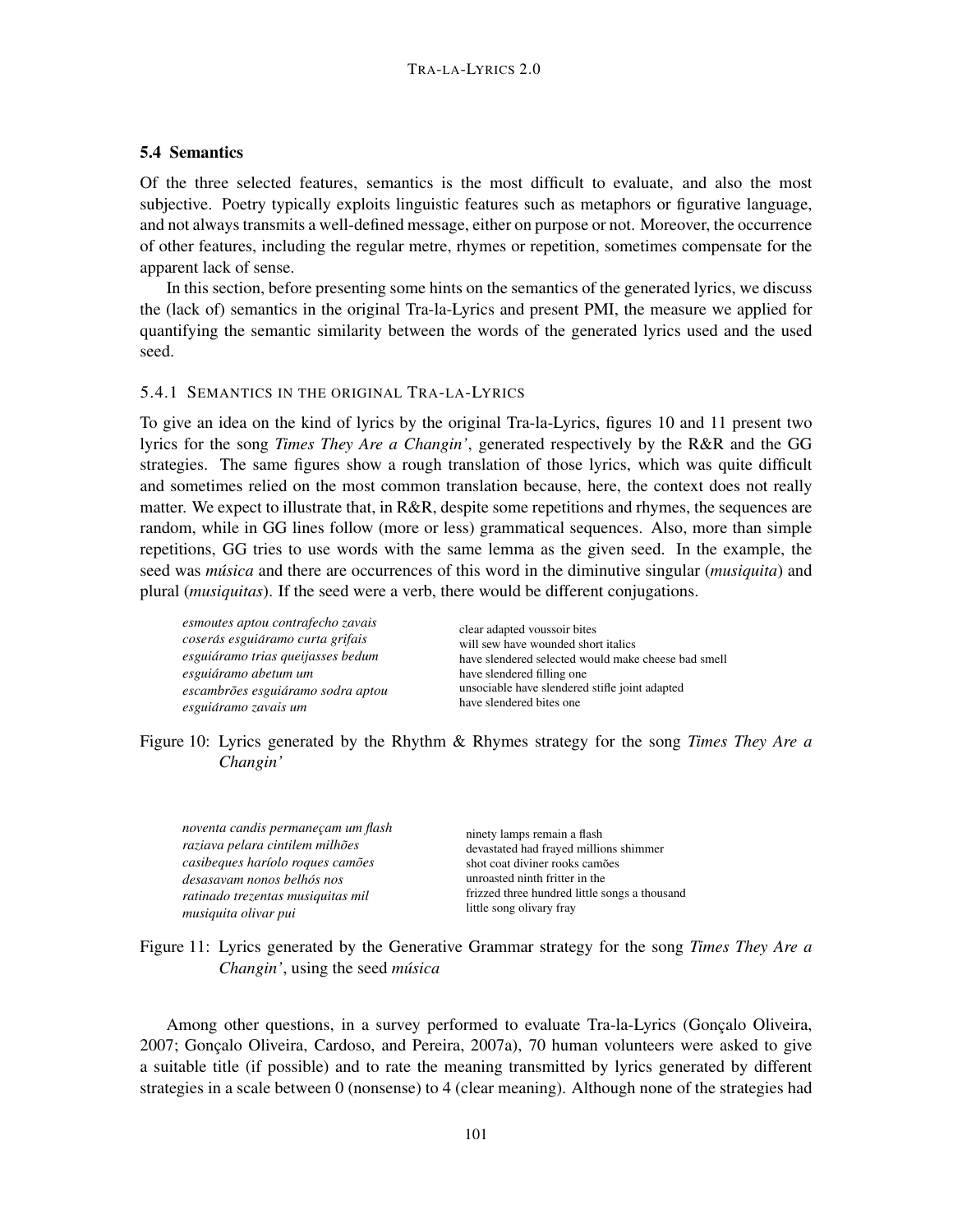any concern with the semantics, the majority of the raters could give their own title for the lyrics, often including one of the used words. As expected, the meaning was always rated negatively but, for the GG strategy the average rating was 1.66, much higher than the 0.57 for the R&R strategy. This suggests that, though not enough, it is easier to transmit a meaning if a grammatical structure is followed.

#### 5.4.2 POINTWISE MUTUAL INFORMATION

Though we could see the aforementioned numbers as a baseline for the quality of semantics in a system where it is not handled, we first approached the assessment of this feature with Pointwise Mutual Information (PMI), a statistical measure typically used to compute distributional similarity/word association. The PMI of a pair of outcomes (e.g. words *a* and *b*) quantifies the discrepancy between the probability of their coincidence (e.g. co-occurrence,  $P(a, b)$ ) given their joint distribution and their individual distributions (*P*(*a*) and *P*(*b*)), assuming their independence. Mathematically, PMI can be computed according to equation 3, where we added that probabilities can be obtained from the number of hits of the analysed words in a search engine.

$$
PMI(a, b) = log \frac{P(a, b)}{P(a) * P(b)} = log \frac{Hist(a \cap b)}{Hist(a) * Hist(b)}
$$
(3)

On the semantic similarity domain, PMI has successfully been used to identify synonyms (Turney, 2001), or to evaluate the coherence of topic models (Newman et al., 2010), among others. In both the previous cases, it has been noticed that PMI scores had a high correlation with those by human judges. When measured on a large corpus, pairs of words typically used together, and rarely alone (semantically similar), have higher PMI values than those that do no co-occur or only co-occur by accident.

In this work, PMI was measured in the Portuguese Wikipedia, which is a large corpus, with a large coverage, and created independently from our line templates and semantic network. Moreover, it provides a REST API<sup>4</sup> that eases the process of counting the number of documents where a word or a pair of words occur. To use only the content words, stopwords were removed based on the Snowball list for Portuguese<sup>5</sup>.

The higher the PMI, the higher association between the word pairs. To give a closer insight on this measure, in table 2, we reveal some high PMI values between used seeds and another word. In opposition to those, pairs with low PMI scores include, for instance,  $\{\text{poesia (poetry)}\}$ , fracções (fractions) { $(-1.372)$ , {música (music), plantas (plants) { $(-1.064)$ , or {ciência (science), canção (song)} (-0.657). When the words of the pair never co-occurred, or when one of the words was not in Wikipedia, PMI was set to 0.

#### 5.4.3 RESULTS

To have some hints on the semantic similarity between all the words used in the lyrics and also between these and their seeds, we measure the average PMI between every distinct content word used and:

• The seed word (only applies for GG and 2.0) – *PMI*(*seeds*).

<sup>4.</sup> Check http://pt.wikipedia.org/w/api.php

<sup>5.</sup> Check http://snowball.tartarus.org/algorithms/portuguese/stop.txt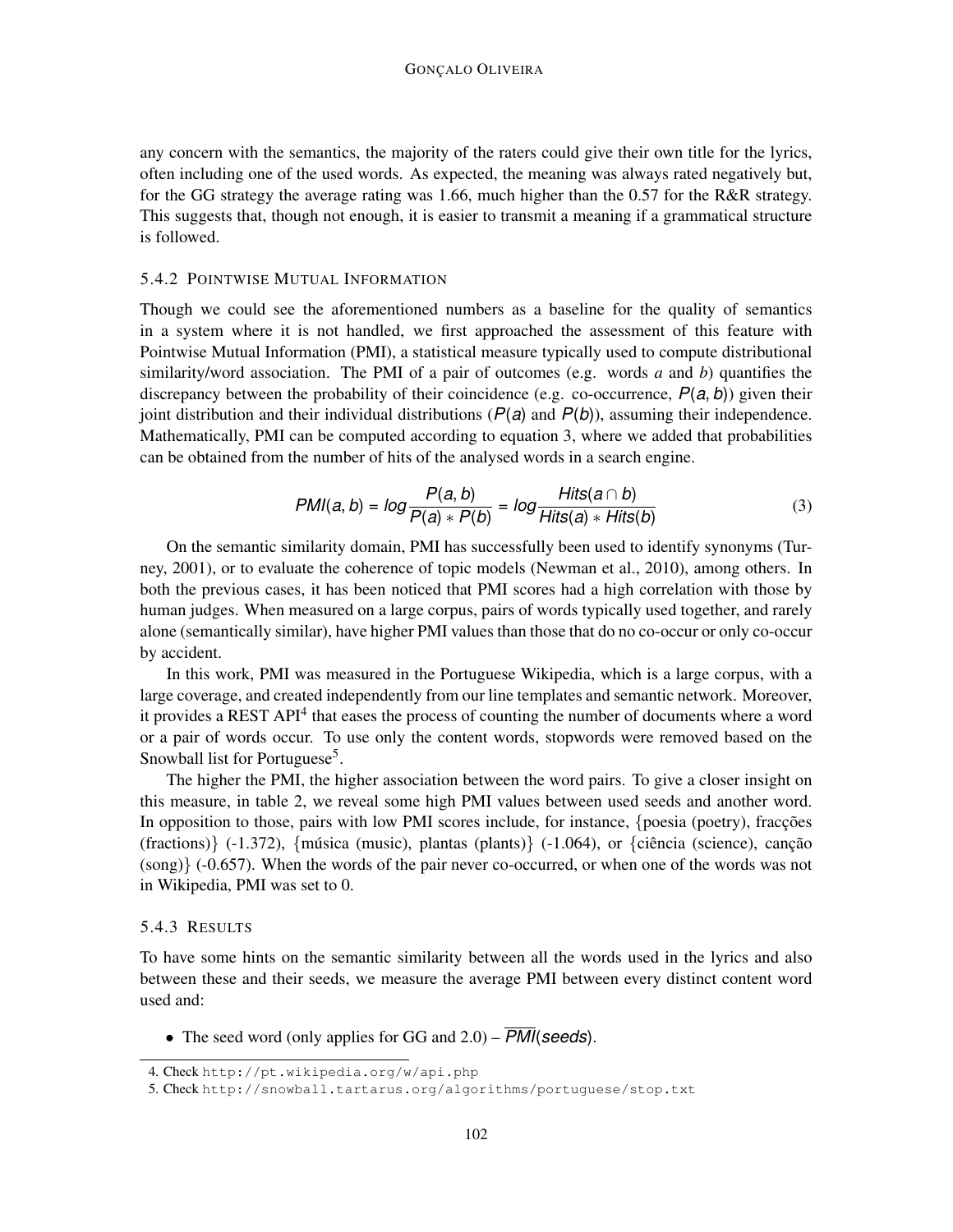| а                               | h                                 | PMI(a, b) |
|---------------------------------|-----------------------------------|-----------|
| <i>cantiga</i> (song)           | <i>trova</i> (ballad)             | 4.868     |
| cantiga (song)                  | embalar (to rock)                 | 4.556     |
| investigar (investigate)        | <i>interrogar</i> (ask)           | 4.306     |
| <i>poesia</i> (poetry)          | <i>poético</i> (poetic)           | 3.993     |
| <i>investigar</i> (investigate) | <i>averiguar</i> (ascertain)      | 3.621     |
| <i>poesia</i> (poetry)          | <i>musa</i> (muse)                | 2.566     |
| ciência (science)               | <i>tecnologias</i> (technologies) | 2.176     |
| <i>música</i> (music)           | refrão (chorus)                   | 2.113     |
| música (music)                  | <i>melodia</i> (melody)           | 2.041     |
| ciência (science)               | educação (education)              | 1.908     |
| <i>amor</i> (love)              | <i>mulher</i> (woman)             | 1.726     |
| <i>amor</i> (love)              | <i>paz</i> (peace)                | 1.631     |

Table 2: Examples of highly associated words according to their PMI in the Portuguese Wikipedia.

• Every other content word used – *PMI*(*all*).

In addition to those measures, the ratio between distinct content words used and all content words in each generated lyrics was computed. This should give an idea on the variation of the lyrics by each strategy. If this ratio is close to 1, there are few repetitions, which means that novelty is high but consistency might be low. On the other hand, if it is close to 0, there are consistently repeated words, which is not very interesting. Not to mention that this number can bias the standard deviation of the average PMI. We can say we are looking for a middle-ground.

For all lyrics generated with the R&R strategy, the distinct words ratio was 0.995, which shows that few words are repeated. Although we set a repetition parameter to 35%, this constraint is frequently dropped because it has a low priority. For the same lyrics, as expected, *PMI*(*all*) had a low value, more precisely, an average of  $0.585 \pm 1.892$ . Tables 3 and 4 show the result of the previous measures according to the seed word used, respectively for the strategy GG and Tra-la-Lyrics 2.0. The latter has more repetitions, which are either the seeds or related words, and GG suffers from a similar problem as R&R, in this measure. The tables also show that the PMI values are higher for GG than for R&R, but this only happens because the former tries to use words with the same lemma as the seed, which have a high association. The value of both PMI measures for every used seed is clearly higher for Tra-la-Lyrics 2.0, which confirms that we are heading towards the right direction, when it comes to generating song lyrics on a semantic domain.

But PMI only accounts for distributional semantics, a weak sense of semantics. Although a high PMI value is not enough to confirm that the generated lyrics are meaningful and that the whole poem makes sense, it shows clear improvements on this aspect, when compared to the original Trala-Lyrics. Moreover, these values should be seen in the context of the whole system architecture. It should be noted that PoeTryMe not only relies on a set of syntactically-correct line templates, but also that each template transmits a known semantic relation, where blanks are filled with words that, according to the semantic network, are related by the template relation. This enables the production of semantically-coherent sentences which, together with the restrictions on the network, set by the seeds, also guarantees the selection of words of the same semantic domain. On the other hand, some templates might contain additional content words but, according to the presented results, they do not seem to have a noticeable impact on the overall semantics.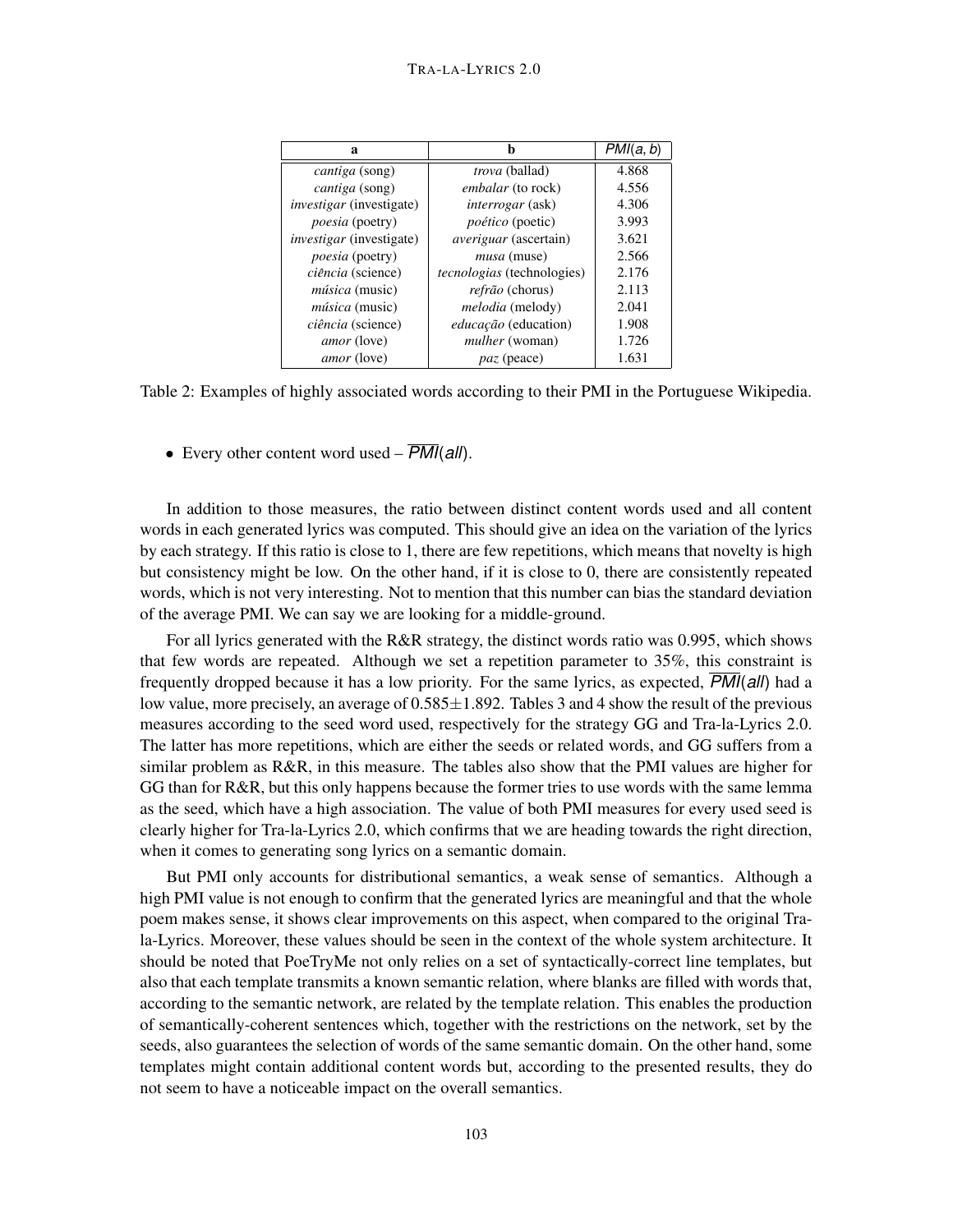| <b>Seed</b> | #Words | (distinct) | PMI(seeds) |             | PMI(all) |          |
|-------------|--------|------------|------------|-------------|----------|----------|
| amor        | 603    | (0.923)    | 1.149      | $+1.092$    | 0.966    | $+1.845$ |
| música      | 582    | (0.928)    | 1.109      | $+1.760$    | 1.017    | ±1.968   |
| cantiga     | 606    | (0.968)    | 0.661      | $\pm 0.582$ | 0.952    | $+1.947$ |
| poesia      | 577    | (0.922)    | 1.417      | $+1.600$    | 1.099    | $+1.982$ |
| ciência     | 575    | (0.918)    | 0.697      | $+0.557$    | 0.949    | $+1.886$ |
| investigar  | 571    | (0.923)    | 1.082      | $+1.229$    | 1.116    | $+1.987$ |

| Table 3: Distinct words and PMI for the lyrics generated by the GG strategy, according to the given |  |  |  |
|-----------------------------------------------------------------------------------------------------|--|--|--|
| seed.                                                                                               |  |  |  |

| <b>Seeds</b> | #Words | PMI(seeds)<br>(distinct) |       | PMI(all) |       |             |
|--------------|--------|--------------------------|-------|----------|-------|-------------|
| amor         | 473    | (0.727)                  | 1.506 | $+1.273$ | 1.397 | $+1.710$    |
| música       | 433    | (0.623)                  | 2.253 | $+2.467$ | 1.675 | $+2.070$    |
| cantiga      | 397    | (0.740)                  | 1.164 | $+0.843$ | 1.547 | $+1.761$    |
| poesia       | 451    | (0.832)                  | 1.554 | $+1.315$ | 1.437 | $+1.620$    |
| ciência      | 483    | (0.785)                  | 0.846 | $+0.772$ | 1.297 | $+1.764$    |
| investigar   | 369    | (0.716)                  | 1.314 | $+1.120$ | 1.221 | $\pm 1.390$ |

Table 4: Distinct words and PMI for the lyrics generated with Tra-la-Lyrics 2.0, according to the given seed.

### 5.5 Crowdsourced evaluation

All the previous evaluations are quite objective and rely on predefined metrics. In order to get more personal opinions on the lyrics, including their most subjective features, the evaluation datasets were uploaded to the Crowdflower platform<sup>6</sup>, together with a survey set to be answered by Portuguese contributors, living in Portugal. For each piece of lyrics, the name of the original song was provided with a link for one of its versions in Youtube, with the original lyrics. Instructions stated that, before start answering, each contributor would have to listen to the original song and then try to sing the displayed lyrics with its rhythm. Each assignment contained three lyrics and we made sure that the same contributor could not answer more than three assignments. Also, in order to have the same proportion of lyrics produced by all the strategies, each of those by R&R was uploaded six times.

Though slightly different, the survey was inspired by the one made in the evaluation of the original Tra-la-Lyrics. It had the following seven questions:

- 1. Rhythm: how well does the rhythm of the text suit the original melody? Is it possible to sing it as the lyrics of that melody?
	- Poorly  $(1)$  to Perfectly  $(5)$
- 2. Rhymes: when some lines in the lyrics have a similar termination, a rhyme occurs. What is the quality of the rhymes in the displayed lyrics?
	- No rhymes  $(1)$  to Excellent  $(5)$

<sup>6.</sup> http://www.crowdflower.com/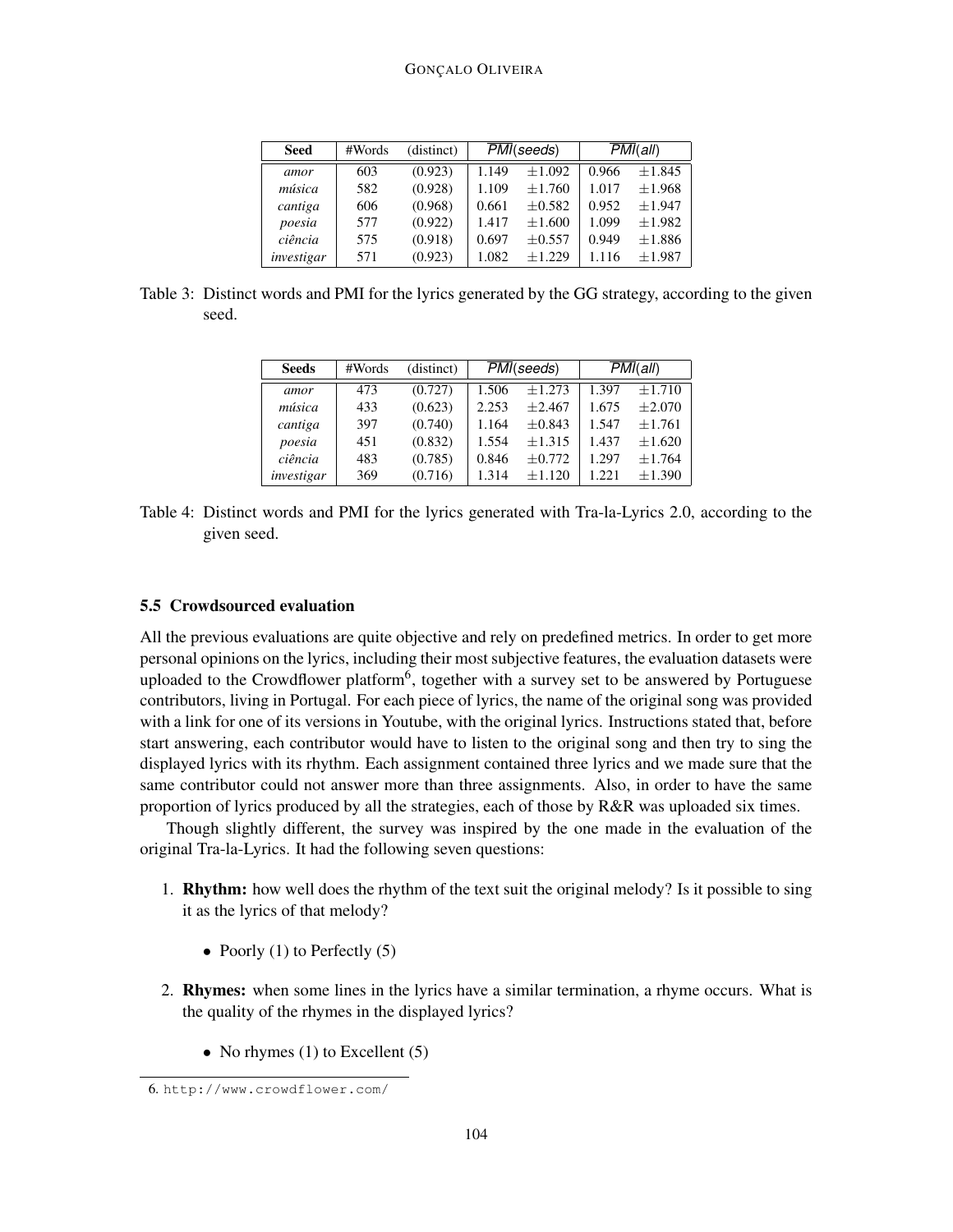- 3. Sound: regardless of the original melody, do the words of the displayed text have a pleasant sound?
	- Very unpleasant  $(1)$  to Very pleasant  $(5)$
- 4. Grammar: how well do the sentences follow the main grammatical rules?
	- Poorly  $(1)$  to Perfectly  $(5)$
- 5. Meaning: does the text make sense? Is it possible to, somehow, interpret it?
	- Nonsense (1) to Perfectly clear sense (5)
- 6. Subject: is the text related to any of the following subjects?
	- *amor, música, cantiga, poesia, ciência, investigar* or none of the previous
- 7. General quality: in general, what is the quality of the displayed text when combined with the music?
	- Poor  $(1)$  to Excellent  $(5)$

In the end of this evaluation, a total of 287 surveys were answered, more precisely for 94 lyrics by R&R, 96 by GG and 97 by Tra-la-Lyrics 2.0. The average scores, standard deviations, and median by strategy are displayed in table 5.

| Feature           | R&R               |                             | GG                |                          | 2.0               |        |
|-------------------|-------------------|-----------------------------|-------------------|--------------------------|-------------------|--------|
|                   | Means $\pm$ SD    | <b>Median</b>               | Means $\pm$ SD    | <b>Median</b>            | Means $\pm$ SD    | Median |
| Rhythm            | $2.564 \pm 1.151$ | 3                           | $2.589 \pm 1.087$ | 3                        | $2.742 + 0.992$   | 3      |
| Rhymes            | $2.755 \pm 1.094$ | 3                           | $2.421 \pm 1.116$ | 3                        | $2.784 + 1.073$   |        |
| Sound             | $2.830 + 1.132$   | 3                           | $2.684 + 1.160$   | 3                        | $3.010 + 1.036$   | 3      |
| Grammar           | $2.511 + 1.105$   | 2                           | $2.379 \pm 1.141$ | 2                        | $2.856 \pm 1.090$ | 3      |
| Meaning           | $2.287 + 1.151$   | $\mathcal{D}_{\mathcal{L}}$ | $2.379 + 1.178$   | 2                        | $2.732 + 1.075$   | 3      |
| Subject $(=seed)$ | $0.564 \pm 0.499$ | $\blacksquare$              | $0.137 \pm 0.346$ |                          | $0.206 \pm 0.407$ |        |
| Subject none      | $0.564 \pm 0.499$ | $\overline{\phantom{a}}$    | $0.411 \pm 0.495$ | $\overline{\phantom{a}}$ | $0.351 \pm 0.480$ |        |
| General           | $2.521 \pm 1.133$ | 3                           | $2.463 \pm 1.137$ | 3                        | $2.680 \pm 1.095$ | 3      |

Table 5: Results of the crowdsourcing evaluation.

No strong conclusions can be taken from the results, because they are very tight. All average scores fall in the [2,3] interval, except the sound in Tra-la-Lyrics 2.0, which got an average score of 3.01. Nevertheless, Tra-la-Lyrics outperformed the other strategies, not only on the meaning evaluation but, surprisingly, also on all the other questions but one: for R&R, more than half of the contributors selected *none of the previous* as the subject, which was correct, because this strategy is not based on a seed word. It is lower than one would expected, but still clearly higher than the 20% of contributors that selected the correct seed for Tra-la-Lyrics 2.0. We should still recall that there were some semantically-close seeds, such as *music* and *song*, or *science* and *research*. At first, it might seem strange that the rhythm evaluation is higher for Tra-la-Lyrics 2.0 than for R&R. Our intuition is that, even though some words might not match the rhythm, the independent generation of full lines for each part of the music helps to keep a coherent pace. Moreover, each line is produced from a template, collected from human-created poetry, which might have favoured the average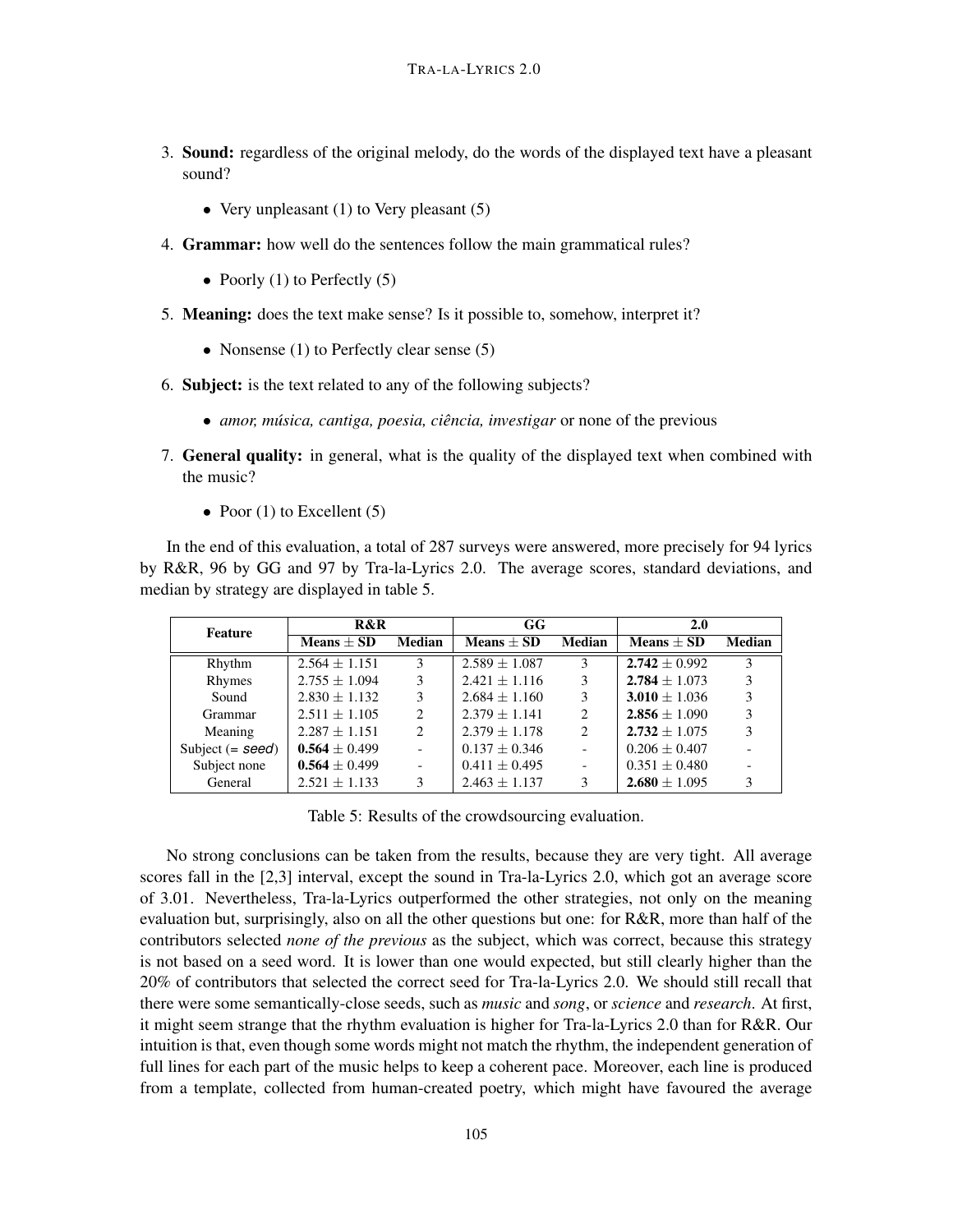scores of the sound feature in Tra-la-Lyrics 2.0. The difference on the rhymes of the previous strategies is not significant. Although still close, the meaning feature is where the differences are more pronounced, which makes sense, since one of our goals was to go one step further towards the production of semantically-coherent lyrics. But it is still 2.7, on average, just slightly higher than the middle of the scale.

Another less expected result is the grammar feature, which is better for R&R than for GG. This leads us to some of the limitations of this evaluation that should be acknowledged. For instance, it relied on the opinion of non-expert contributors, who probably do not have a strong knowledge on grammar or music. Also, we noticed that not every contributor was aware of what a rhyme is, as we found a situation where, although there were no rhymes, this feature was scored 5. When detected, this kind of situation lead to the exclusion of all the answers by the same contributor.

Finally, even with the link to the original song, there was no guarantee whether the contributors would fit the lyrics in the original rhythm properly, if they would spend much time trying to figure it out or if they would be satisfied the first time they sang the lyrics. When a similar evaluation was made for Tra-la-Lyrics, an interpretation of the generated lyrics, with voice and guitar, was provided with each survey. Back then, it was possible, because the survey targeted just one music and three generated lyrics. This time, it was impractical to play and record 390 lyrics. In the future, we might explore some voice synthesis tool for singing the produced lyrics.

Figure 12 displays one of the lyrics that got the best scores in this evaluation: Rhythm=4, Rhymes=3, Sound=5, Grammar=4, Meaning=4, Subject=*amor* (correct), General=4. The lyrics were produced by Tra-la-Lyrics 2.0 for the song *Alecrim*.

| ranchos sãos a uma pessoa              |
|----------------------------------------|
| dei o teu deus à marcha do meu cupido  |
| mulher cupido em dó menor              |
| as pessoas não têm elaborador          |
| eu t'imploro amor ó meu ser            |
| e com seus pirralhos e mulher se parte |
| sem atrabílis nem cólera               |
| nos fortes pirralhos na grande mulher  |

healthy swarms to a person I gave your god to the march of my cupid cupid woman in C minor people do not have a manufacturer I beg you love my living thing and with their brats and woman breaks herself without irritation nor anger in the strong brats in the great woman

Figure 12: Lyrics generated by Tra-la-Lyrics 2.0 for the song *Alecrim*, using the seed *amor*

# 6. Concluding remarks

Matching the rhythm very closely and using features such as rhymes and other kinds of repetition might be enough to produce song lyrics with a great sound. And the sounds do not even have to be words, as in scat music. However, when lyrics transmit a meaningful message, a completely new dimension is given to the song. This is why most popular songs have linguistically well-constructed lyrics, in terms of syntax and semantics, even if their interpretation is not always obvious.

Tra-la-Lyrics generates text with word stresses matching the rhythm of a given melody. Produced lyrics might contain additional features, such as occasional rhymes, repeated words, or even follow syntactically-correct sequences. But there are not any concerns on semantics, which leads to lyrics with an odd selection words and a semantically-incoherent message.

A new version of Tra-la-Lyrics, with a semantic component, was presented here. It combines the rhythm handling modules of Tra-la-Lyrics with PoeTryMe, a platform for the generation of poetry on a semantic domain, defined by a set of seed words and a semantic network. This was made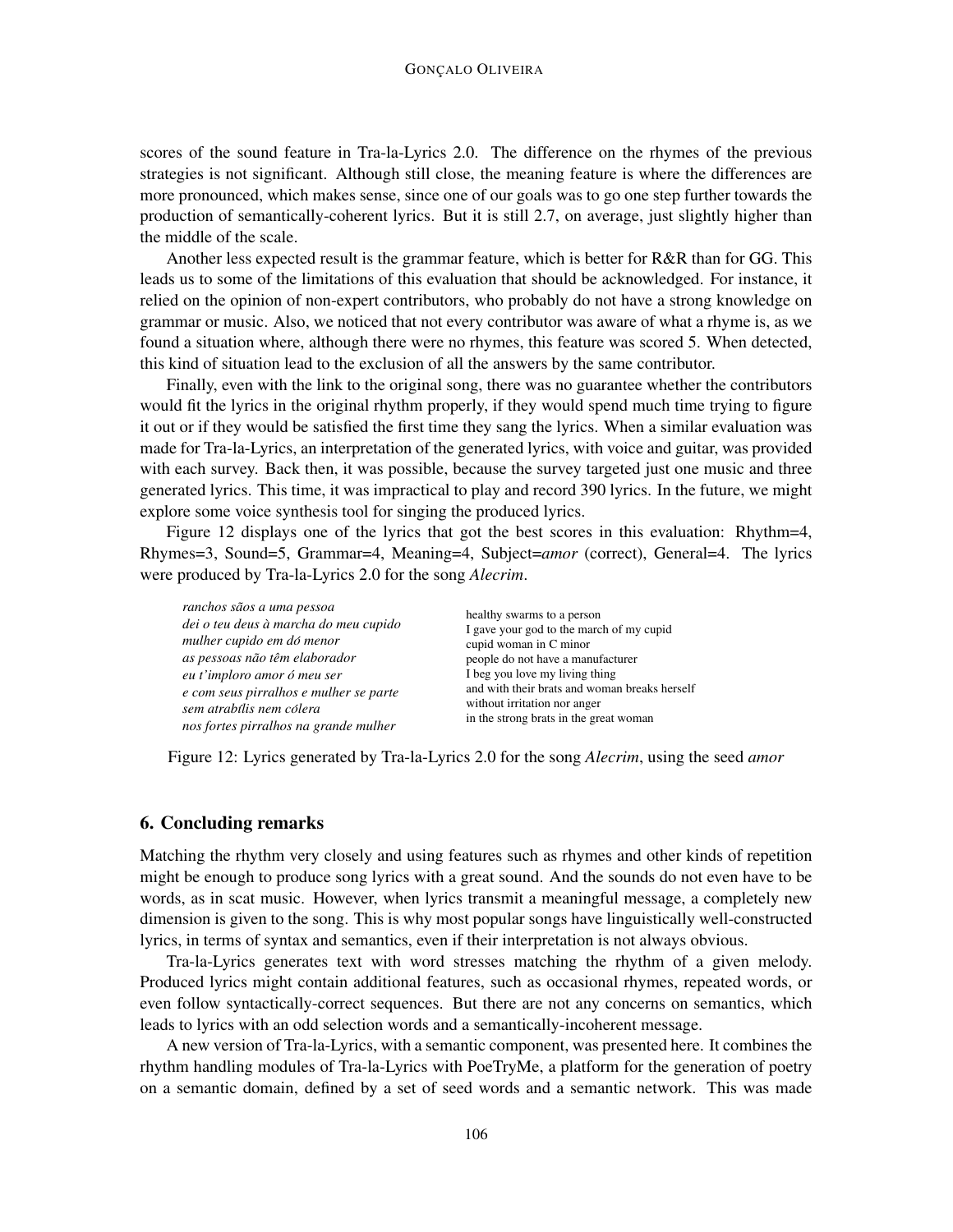possible due to the flexible architecture of PoeTryMe and the adaptation of a generation strategy to encompass the assessment of the rhythm.

After a description of the effort involved in the creation of Tra-la-Lyrics 2.0, several features were analysed to assess the improvements towards the previous version of this system. It focused on three main features, namely rhythm, rhymes and the semantic similarity of the words in the lyrics generated by this system. Despite less syllables following the rhythm, the trend is still to have more stressed syllables matching the strong beats. Rhymes occur less than in the simplest strategy, but more than when a generative grammar is used. But when it comes to semantics, Tra-la-Lyrics 2.0 uses words with a higher semantic association among them and with the generation seeds.

Besides the automatic analysis, a survey, answered by several contributors, confirmed that the lyrics of Tra-la-Lyrics 2.0 show improvements towards those by the original system. Despite close results on different features, Tra-la-Lyrics 2.0 got the highest scores, not only on the meaning and sound but, surprisingly, also on the rhythm and rhymes.

Even if the previous are not enough to claim that Tra-la-Lyrics 2.0 generates meaningful lyrics, together with our knowledge of the system, the obtained results are positive, and show that we are one step further towards that goal. But there is still much room for improvement. For instance, some parameters should be tuned, starting with the number of generations per line, currently 1000. Increasing this number would lead to more fit lines in a trade-off for more generation time, currently about 30 seconds for a poem with six lines. Moreover, other generation strategies could be applied, including adaptations of those already implemented for PoeTryMe (e.g. an evolutionary algorithm). Another improvement could result from collecting more line templates. Currently, although some templates were learned from original song lyrics in Portuguese, the majority came from written poetry. Further results can be compared with the current, the same way the current were compared with those by the original Tra-la-Lyrics. This is especially true for the results of the automatic analysis, as they do not rely on human opinions. In the future, additional tests should be made to check, for instance, if the results hold for melodies with composed metres (e.g. 3/8, 6/8), and not just those with binary and ternary divisions.

Before concluding, it should be mentioned that, although this work has been applied to Portuguese, as long as there are language specific resources (semantic network, poetry/lyrics collection, morphological lexicon, and syllable division tool), PoeTryMe can be used to generate poetry in other languages. In fact, after a collaboration with researchers of the Universidade Complutense de Madrid, Spain, PoeTryMe currently generates poetry in Spanish (Gonçalo Oliveira) et al., 2014) and English, which means that Tra-la-Lyrics 2.0 can also generate song lyrics in those languages. To illustrate the English version of Tra-la-Lyrics 2.0, we end this article with figure 13, which displays selected English lyrics, produced by this system for Bob Dylan's *Times they are a Changin'*, using "software" as the seed word.

# Acknowledgments

This work was developed in the scope ConCreTe – *Concept Creation Technology*. The project ConCreTe acknowledges the financial support of the Future and Emerging Technologies (FET) programme within the Seventh Framework Programme for Research of the European Commission, under FET grant number 611733.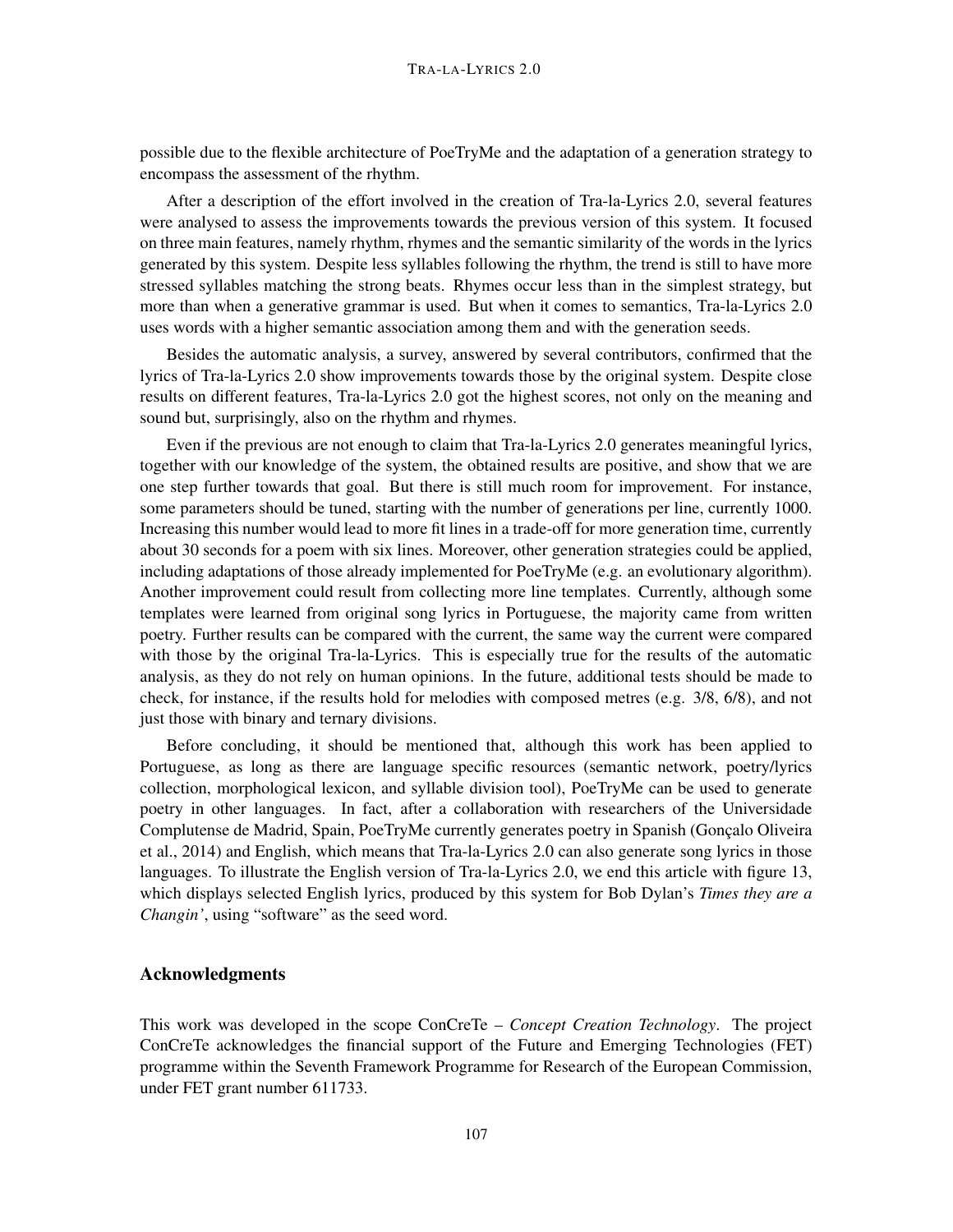*instead of performances program shall be and loop nor coterie nor the billowing sea by computing technologies that onward creep these functions of my package I keep with computing technologies every eye in computing there is AI*

Figure 13: English lyrics, produced by Tra-la-Lyrics 2.0 for Bob Dylan's *Times they are a Changin'*, using the seed word "software".

### **References**

- Abe, C., and Ito, A. 2012. A Japanese Lyrics Writing Support System for Amateur Songwriters. In *Proceedings of 4th Asia-Pacific Signal and Information Processing Association Annual Summit and Conference*, APSIPA 2012.
- Agirre, E., and Soroa, A. 2009. Personalizing PageRank for word sense disambiguation. In *Proceedings of 12th Conference of the European Chapter of the Association for Computational Linguistics*, EACL'09, 33–41. Athens, Greece: ACL Press.
- Agirrezabal, M.; Arrieta, B.; Astigarraga, A.; and Hulden, M. 2013. POS-Tag Based Poetry Generation with WordNet. In *Proceedings of the 14th European Workshop on Natural Language Generation*, 162–166. Sofia, Bulgaria: ACL Press.
- Barbieri, G.; Pachet, F.; Roy, P.; and Esposti, M. D. 2012. Markov Constraints for Generating Lyrics with Style. In *Proceedings of 20th European Conference on Artificial Intelligence*, ECAI 2012, 115–120. Montpellier, France: IOS Press.
- Binsted, K., and Ritchie, G. 1994. An Implemented Model of Punning Riddles. In *Procs. of 12th National Conf. on Artificial Intelligence (Vol. 1)*, AAAI '94, 633–638. Menlo Park, CA, USA: AAAI Press.
- Chrismartin, B.; Tobing, L.; and Manurung, R. 2015. A chart generation system for topical metrical poetry. In *Proceedings of the 6th International Conference on Computational Creativity, Park City, Utah, USA*, ICCC 2015.
- Colton, S., and Wiggins, G. A. 2012. Computational Creativity: The Final Frontier? In *Proceedings of 20th European Conference on Artificial Intelligence (ECAI 2012)*, volume 242 of *Frontiers in Artificial Intelligence and Applications*, 21–26. Montpellier, France: IOS Press.
- Colton, S.; Goodwin, J.; and Veale, T. 2012. Full FACE poetry generation. In *Proceedings of 3rd International Conference on Computational Creativity, Dublin, Ireland*, ICCC 2012, 95–102.
- Gervás, P. 2001. An expert system for the composition of formal Spanish poetry. *Journal of Knowledge-Based Systems* 14:200–1.
- Gervás, P.; Díaz-Agudo, B.; Peinado, F.; and Hervás, R. 2005. Story plot generation based on CBR. *Knowledge-Based Systems* 18(4):235–242.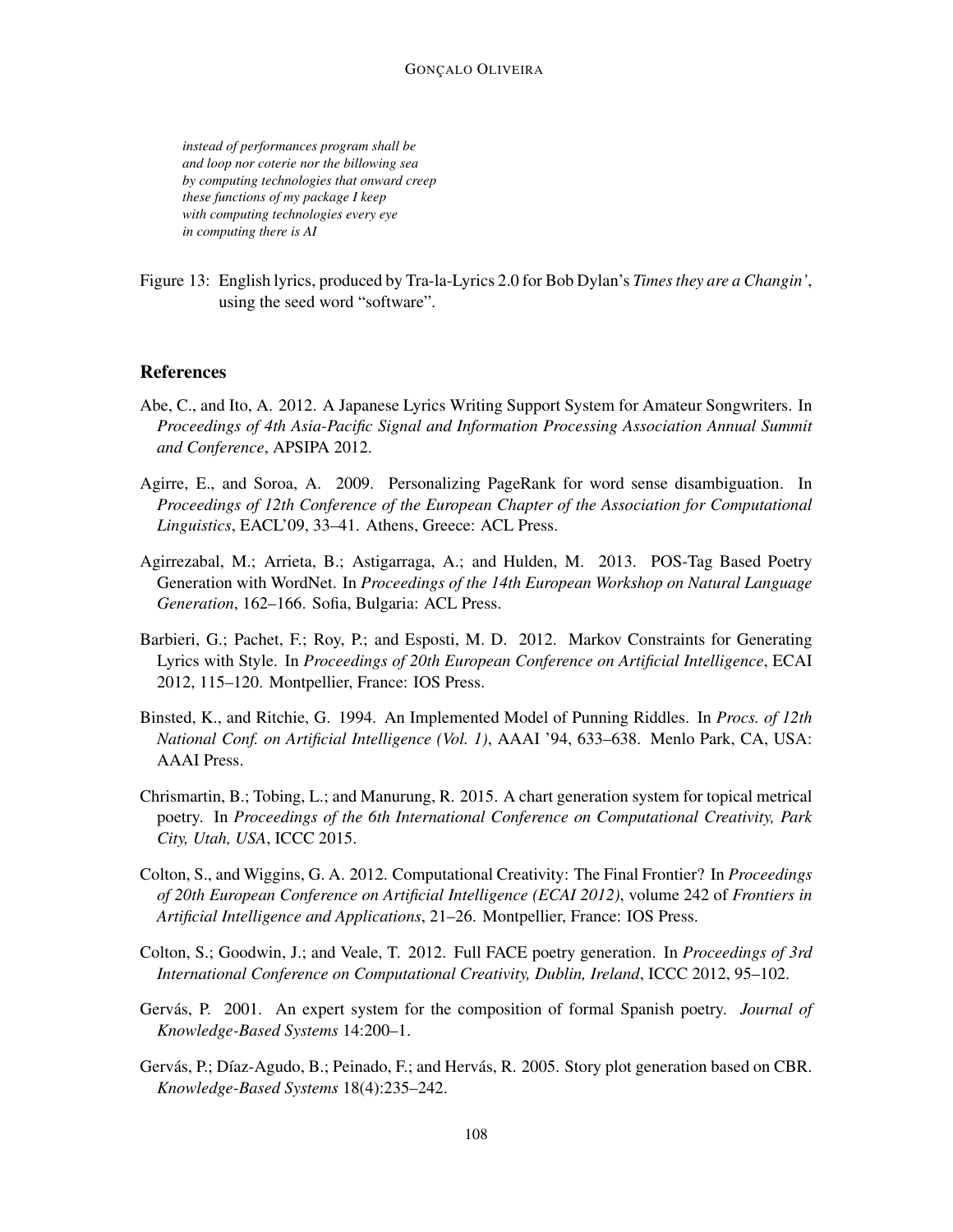- Gonçalo Oliveira, H., and Cardoso, A. 2014. Using a generic poetry generation system to produce song lyrics with sentiment. In *Proceedings of 3rd Workshop on Computational Creativity, Concept Invention, and General Intelligence (C3GI@ECAI 2014)*, volume 01-2014 of *Publications of the Institute of Cognitive Science, Osnabrück. Prague, Czech Republic: Institute* of Cognitive Science.
- Gonçalo Oliveira, H.; Antón Pérez, L.; Costa, H.; and Gomes, P. 2011. Uma rede léxicosemântica de grandes dimensões para o português, extraída a partir de dicionários electrónicos. *Linguamatica ´* 3(2):23–38.
- Gonçalo Oliveira, H.; Hervás, R.; Díaz, A.; and Gervás, P. 2014. Adapting a Generic Platform for Poetry Generation to Produce Spanish Poems. In *Proceedings of 5th International Conference on Computational Creativity, Ljubljana, Slovenia*, ICCC 2014.
- Gonçalo Oliveira, H. R.; Cardoso, F. A.; and Pereira, F. C. 2007a. Exploring different strategies for the automatic generation of song lyrics with Tra-la-Lyrics. In *Proceedings of the 13th Portuguese Conference on Artificial Intelligence*, EPIA 2007, 57–68. Guimarães, Portugal: APPIA.
- Goncalo Oliveira, H. R.; Cardoso, F. A.; and Pereira, F. C. 2007b. Tra-la-Lyrics: an approach to generate text based on rhythm. In *Proceedings of 4th International Joint Workshop on Computational Creativity*, 47–55. London, UK: IJWCC 2007.
- Goncalo Oliveira, H. R. 2007. Geracão de texto com base em ritmo. Master's thesis, University of Coimbra.
- Gonçalo Oliveira, H. 2012. PoeTryMe: a versatile platform for poetry generation. In *Proceedings of ECAI 2012 Workshop on Computational Creativity, Concept Invention, and General Intelligence, Montpellier, France*, C3GI 2012.
- Gonçalo Oliveira, H., and Cardoso, A. 2015. Poetry generation with PoeTryMe. In Besold, T. R.; Schorlemmer, M.; and Smaill, A., eds., *Computational Creativity Research: Towards Creative Machines*, Atlantis Thinking Machines. Atlantis-Springer. chapter 12, 243–266.
- Lerdahl, F., and Jackendoff, R. 1983. *A generative theory of tonal music*. Cambridge. MA: The MIT Press.
- Manurung, H. 2003. *An evolutionary algorithm approach to poetry generation*. Ph.D. Dissertation, University of Edinburgh.
- Misztal, J., and Indurkhya, B. 2014. Poetry Generation System With an Emotional Personality. In *Proceedings of 5th International Conference on Computational Creativity, Ljubljana, Slovenia*, ICCC 2014.
- Nakamura, C., and Onisawa, T. 2009. Music/lyrics composition system considering user's image and music genre. In *Proceedings of 2009 IEEE international Conference on Systems, Man and Cybernetics*, 1764–1769. San Antonio, TX, USA: IEEE Press.
- Netzer, Y.; Gabay, D.; Goldberg, Y.; and Elhadad, M. 2009. Gaiku: generating Haiku with word associations norms. In *Proceedings of the NAACL 2009 Workshop on Computational Approaches to Linguistic Creativity*, CALC '09, 32–39. Boulder, Colorado: ACL Press.